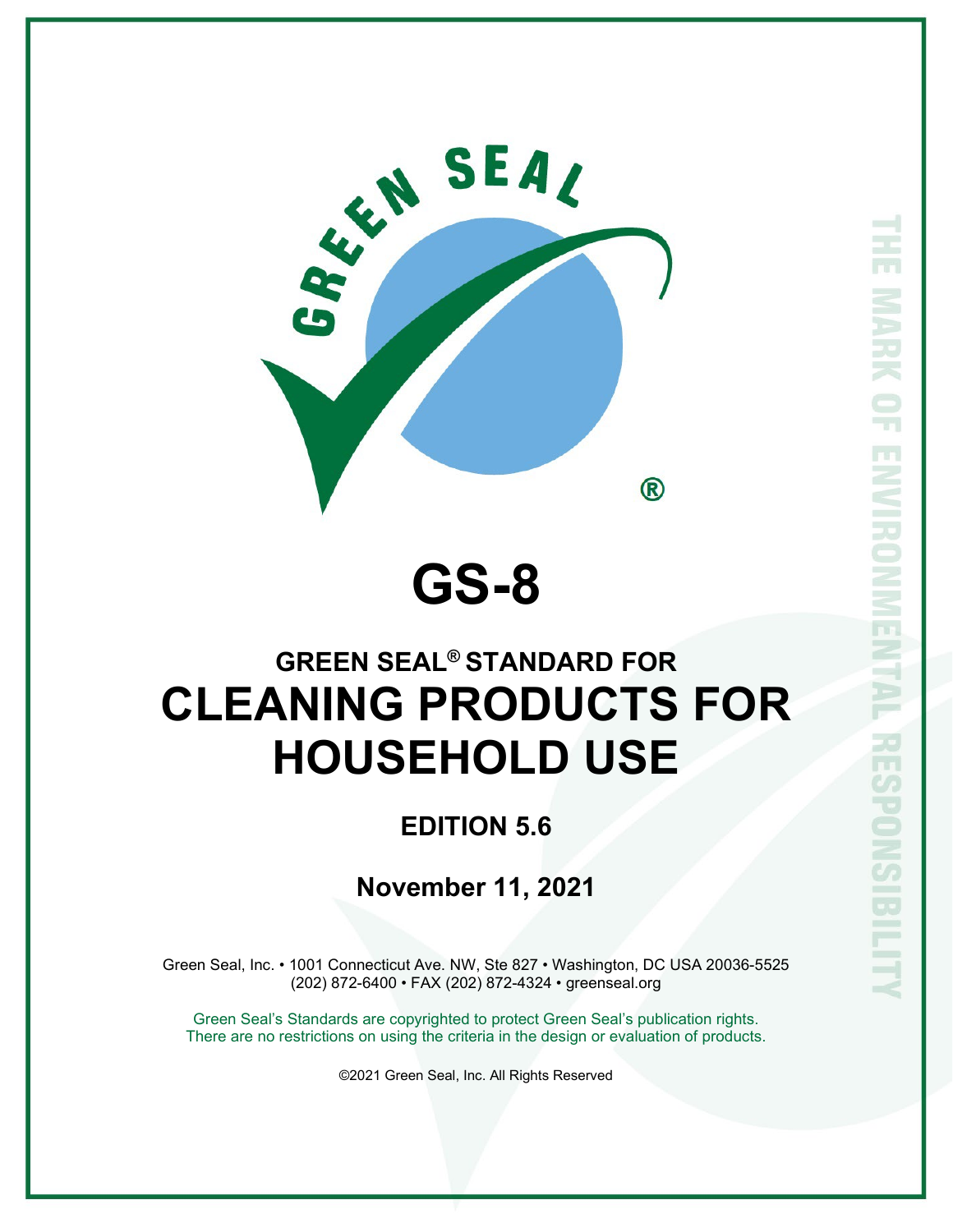#### **GREEN SEAL®**

Green Seal is a nonprofit organization whose mission is to use science-based programs to empower consumers, purchasers, and companies to create a more sustainable world. Green Seal sets leadership standards that aim to reduce, to the extent technologically and economically feasible, the environmental, health, and social impacts throughout the life-cycle of products, services, and companies. The standards may be used for conformity assessment, purchaser specifications, and public education.

Green Seal offers certification of products, services, and companies in conformance with its standards. For additional information on Green Seal or any of its programs, contact:

Green Seal 1001 Connecticut Avenue, NW, Suite 827 Washington, DC 20036-5525 (202) 872-6400 • FAX (202) 872-4324 greenseal@greenseal.org greenseal.org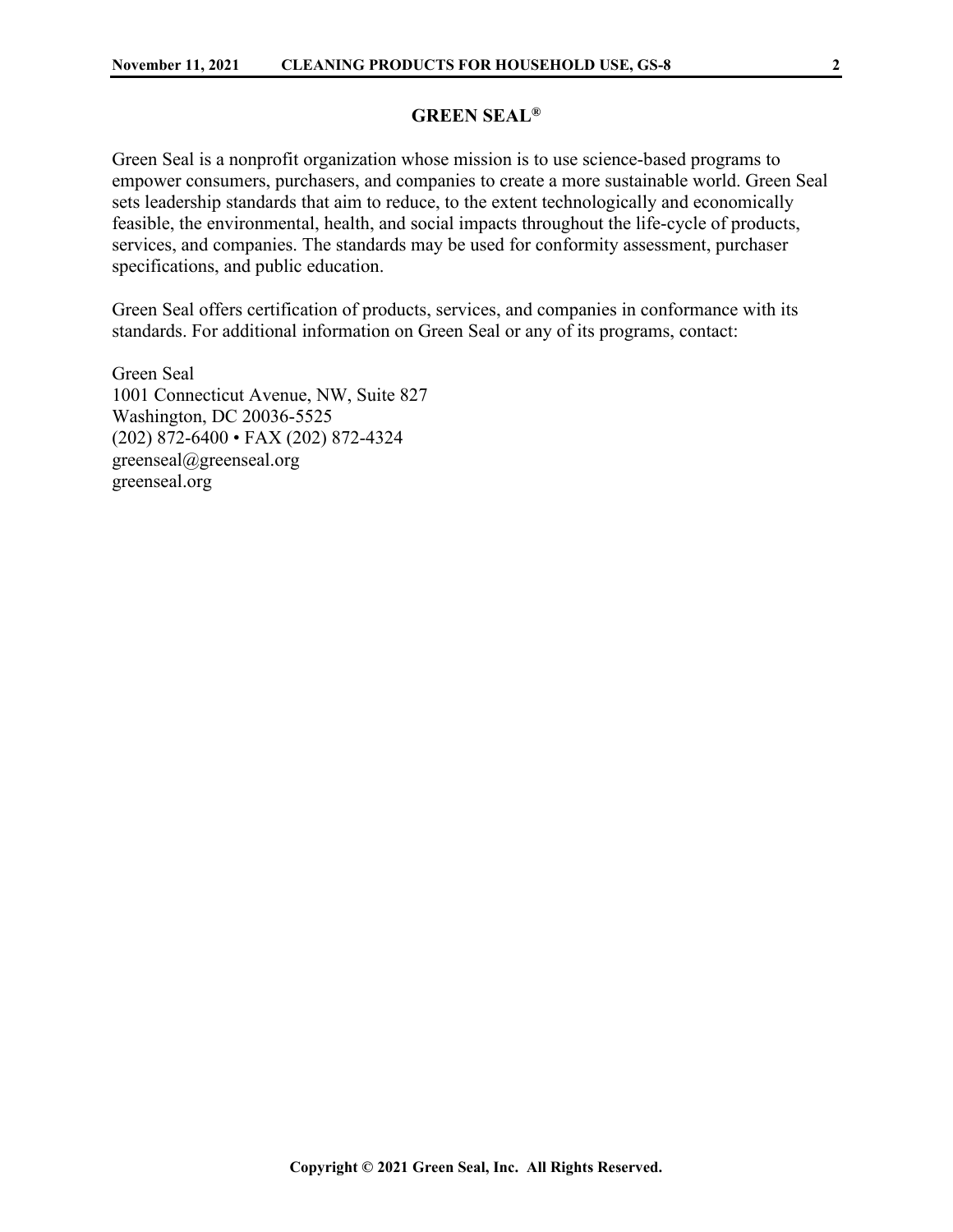### **GREEN SEAL STANDARD FOR CLEANING PRODUCTS FOR HOUSEHOLD USE, GS-8 TABLE OF CONTENTS**

| 1.0 |      |  |  |  |
|-----|------|--|--|--|
| 2.0 |      |  |  |  |
| 2.1 |      |  |  |  |
| 2.2 |      |  |  |  |
|     |      |  |  |  |
| 3.1 |      |  |  |  |
| 3.2 |      |  |  |  |
| 3.3 |      |  |  |  |
| 3.4 |      |  |  |  |
| 3.5 |      |  |  |  |
| 3.6 |      |  |  |  |
| 3.7 |      |  |  |  |
| 3.8 |      |  |  |  |
| 3.9 |      |  |  |  |
|     | 3.10 |  |  |  |
|     | 3.11 |  |  |  |
|     | 3.12 |  |  |  |
|     | 3.13 |  |  |  |
|     | 3.14 |  |  |  |
|     | 3.15 |  |  |  |
| 4.0 |      |  |  |  |
| 4.1 |      |  |  |  |
| 4.2 |      |  |  |  |
| 4.3 |      |  |  |  |
| 4.4 |      |  |  |  |
| 4.5 |      |  |  |  |
| 4.6 |      |  |  |  |
| 4.7 |      |  |  |  |
| 5.0 |      |  |  |  |
| 5.1 |      |  |  |  |
| 5.2 |      |  |  |  |
| 5.3 |      |  |  |  |
| 5.4 |      |  |  |  |
| 6.0 |      |  |  |  |
| 6.1 |      |  |  |  |
| 6.2 |      |  |  |  |
|     |      |  |  |  |
|     |      |  |  |  |
|     |      |  |  |  |
|     |      |  |  |  |
|     |      |  |  |  |
|     |      |  |  |  |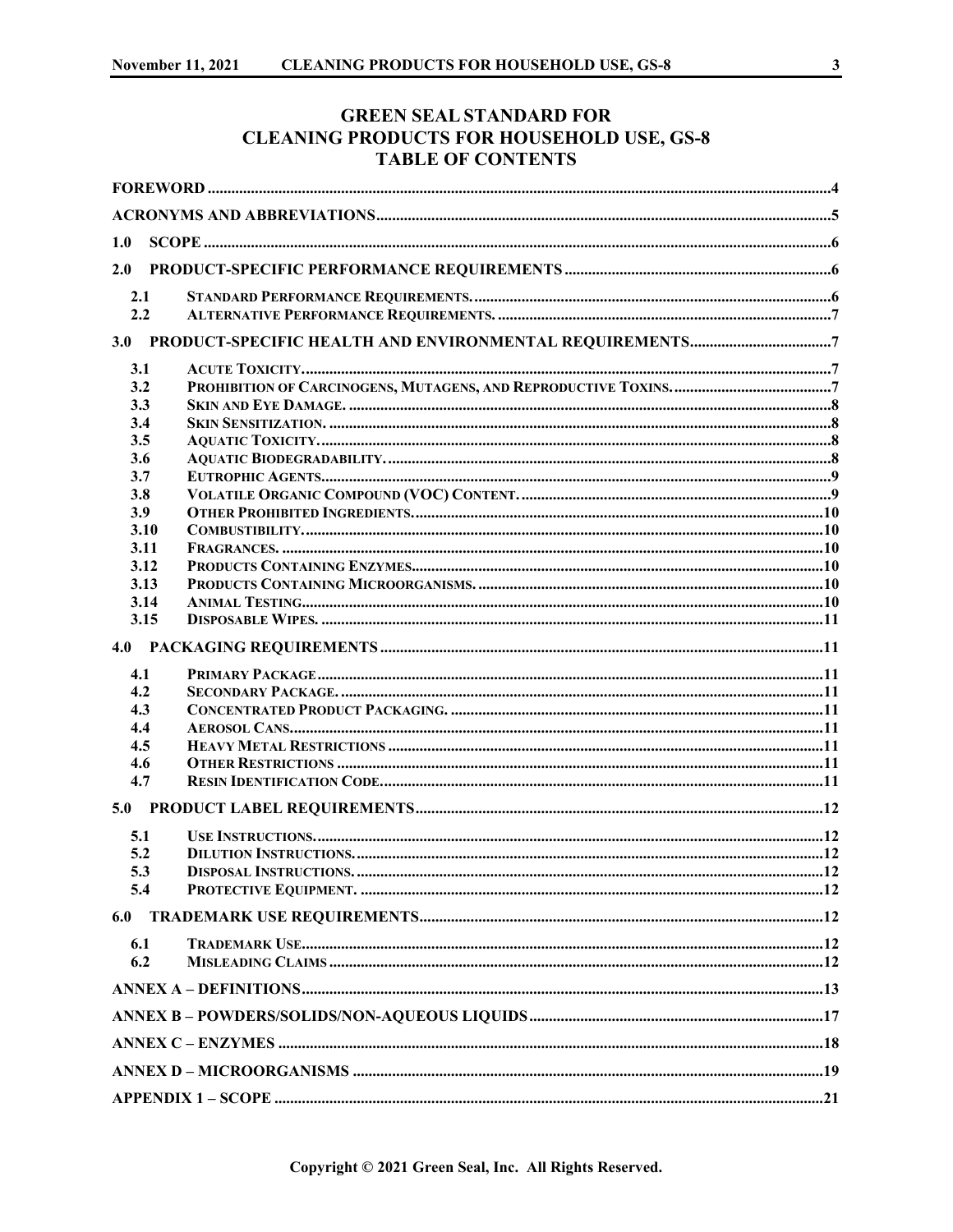#### **FOREWORD**

<span id="page-3-0"></span>**Edition.** Edition 5.6 was issued on November 11, 2021. It replaces Edition 5.5 from July 31, 2020. Corrections and/or clarifications were last made to this standard on January 28, 2022. Information on changes made to this standard is available on Green Seal's website.<sup>[1](#page-3-1)</sup>

**General.** The final issued standard was developed in an open and transparent process with stakeholder input that included producers, users, and general interests.

The requirements in the standard are based on an assessment of the environmental, health, or social impacts associated with the products, services, or organizations covered in the scope of the standard. These requirements are subject to revision, and generally cover aspects above and beyond regulatory compliance. This standard neither modifies nor supersedes laws and regulations. Any conformity assessment to this standard requires compliance with all applicable laws and regulations for the manufacturing and marketing of the products.

Provisions for safety have not been included in this standard, since they are supervised by regulatory agencies. Adequate safeguards for personnel and property should be employed for all stages of production, and for all tests that involve safety considerations.

Products, services, or organizations that are substantially similar to those covered by this standard in terms of function and life cycle considerations may be evaluated against the intent of the requirements of this standard, accounting for relevant differences between the intended scope of the Standard and the actual product, service, or organization to be evaluated.

This standard may not anticipate a feature of the product that may significantly, and undesirably, increase its impact on the environment, health, or society. In such a situation, Green Seal will ordinarily amend a standard to account for the unanticipated environmental, health, or societal impacts.

Normative references (e.g., other standards) in this standard intend to refer to the most recent edition of the normative reference. Test methods may be required for product evaluation. Unless explicitly stated that a specified method is the only acceptable one, the intent of the standard is that an equivalent test method may be accepted at Green Seal's sole discretion.

Certification to this standard shall be awarded only by Green Seal, or, with Green Seal's explicit written permission, by a third-party certification program conducting on-site audits.

**Disclaimer of Liability**. Green Seal, as the developer of this standard, shall not incur any obligations or liability for any loss or damages, including, without limitation, indirect, consequential, special, or incidental damages, arising out of or in connection with the interpretation or adoption of, reliance upon, or any other use of this Standard by any party. Green Seal makes no express or implied warranty of merchantability or fitness for a particular purpose, nor any other express or implied warranty with respect to this Standard.

<span id="page-3-1"></span><sup>&</sup>lt;sup>1</sup> Library of Standards Documents[, www.greenseal.org/green-seal-standards/library#section3](http://www.greenseal.org/green-seal-standards/library#section3)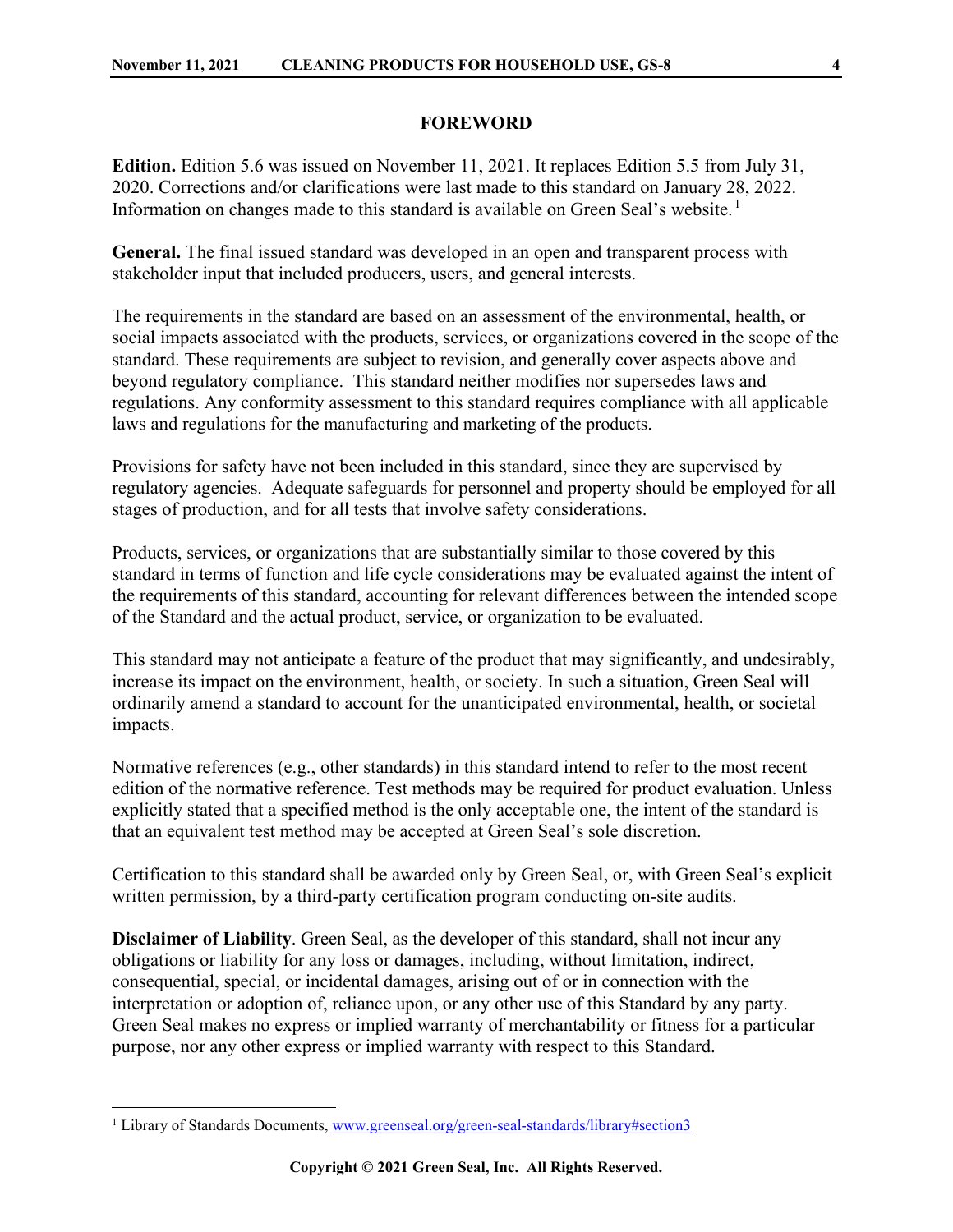#### **ACRONYMS AND ABBREVIATIONS**

<span id="page-4-0"></span>**AATCC.** American Association of Textile Chemists and Colorists **AISE.** Association for Soaps, Detergents and Maintenance Products **ASTM.** ASTM International, a standard setting organization formerly known as the American Society for Testing and Materials **CARB.** Air Resources Board for the State of California **CFR.** Code of Federal Regulations **CFU.** Colony Forming Unit **CO2.** Carbon Dioxide **HCPA.** Househld and Commercial Products Association **EN.** European Standard **GHS.** Globally Harmonized System of Classification and Labelling of Chemicals **GMM.** Genetically Modified Microorganism **ISO.** International Organization for Standardization **JECFA.** Joint Food and Agricultural Organization of the United Nations/ WHO Expert Committee on Food Additives **SDS.** Safety Data Sheet **OECD.** Organization for Economic Co-operation and Development **VOC.** Volatile Organic Compound **WHO.** World Health Organization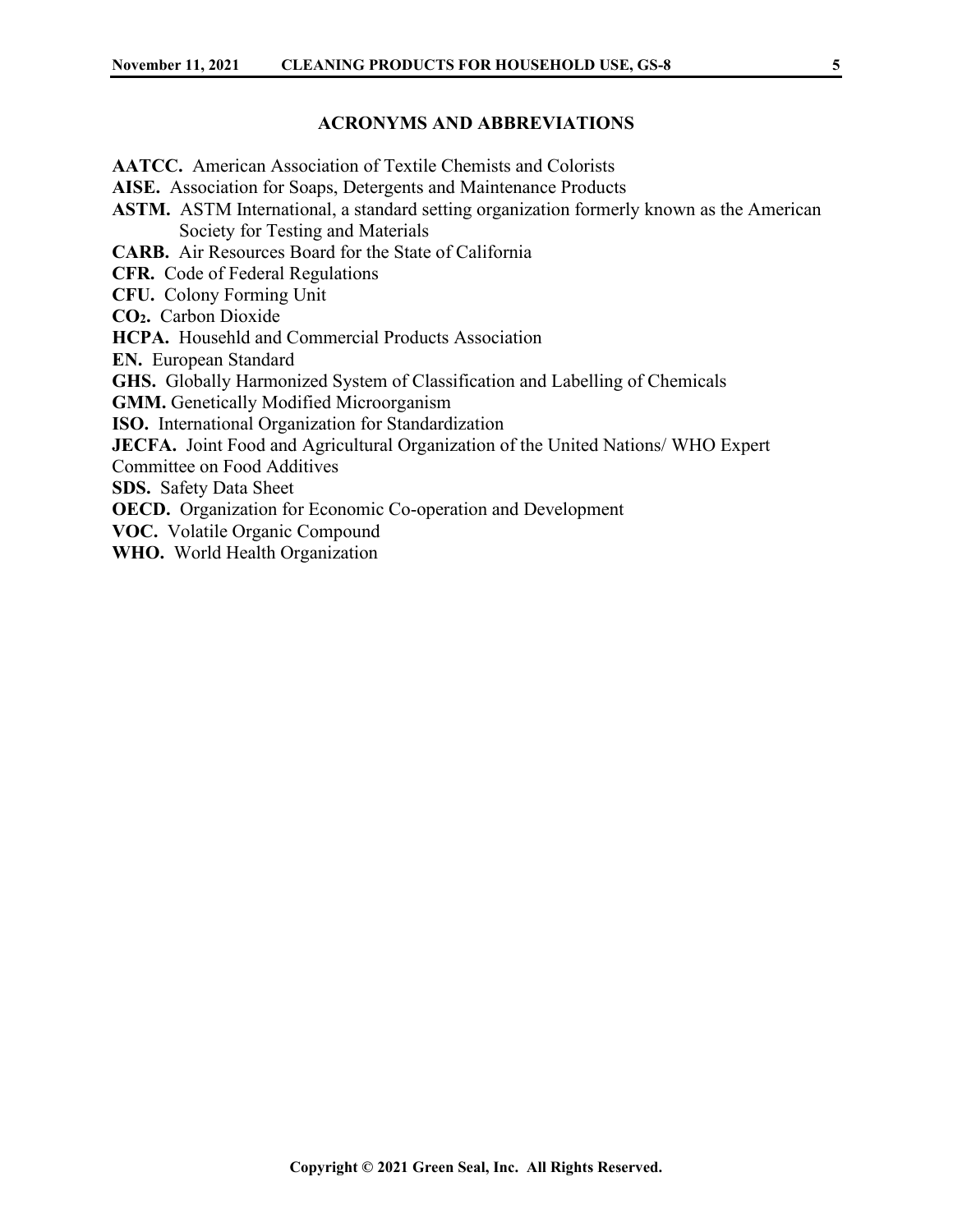#### **GREEN SEAL STANDARD FOR CLEANING PRODUCTS FOR HOUSEHOLD USE, GS-8**

#### <span id="page-5-0"></span>**1.0 SCOPE**

This standard establishes requirements for *general-purpose*, *bathroom*, *glass*, and *carpet cleaners* marketed specifically for use in households or similar residential settings. This standard includes *general-purpose*, *bathroom*, *glass* and *carpet* cleaning products that contain *enzymes* or *microorganisms.* This standard does not include products that contain *enzymes* and are sold in, or designed for use in, *spray packaging.* This standard does not include antimicrobial pesticide products such as those requiring registration with the U.S. Environmental Protection Agency (EPA) under the Federal Insecticide Fungicide and Rodenticide Act, such as those making claims as sterilizers, disinfectants, or sanitizers<sup>[2](#page-5-3)</sup>. See Appendix 1 for an example of products included in this standard.

Words and phrases described in the standard that appear in *italics* have a corresponding definition located in the definition section of the standard, Annex A.

#### <span id="page-5-1"></span>**2.0 PRODUCT-SPECIFIC PERFORMANCE REQUIREMENTS**

<span id="page-5-2"></span>**2.1 Standard Performance Requirements.** Each *product as used,* when diluted with water from the cold tap at no more than 50°F, shall clean common soils and surfaces in its category effectively, as measured by a standard test method. *Carpet cleaners* may be diluted with warm or hot water where required by the test method or performance considerations. The following test methods are recommended:

- General-purpose cleaners.The *general-purpose cleaner* product shall remove at least 80% of the particulate soil in the American Society for Testing and Materials (ASTM) D4488-95, A5.
- Bathroom cleaners.The *bathroom cleaner* product shall remove at least 75% of the soil in ASTM D5343 as measured by ASTM D5343.
- Carpet cleaners*.* Using a standard test method, the manufacturer must demonstrate that its *carpet cleaner* product performs as well as a nationally-recognized or marketing-leading product in its category in both cleaning efficiency and resoiling resistance. Acceptable test methods/procedures to demonstrate performance include, but are not limited to, the following sources: the American Association of Textile Chemists and Colorists (AATCC), ASTM, the Institute of Inspection, Cleaning and Restoration Certification, the International Organization for Standardization (ISO), WoolSafe, the Carpet and Rug Institute or laboratory testing conducted as part of a bid evaluation by a government purchasing entity.

<span id="page-5-3"></span><sup>&</sup>lt;sup>2</sup> Antimicrobial pesticide products such as EPA-registered products are included in the Green Seal Standard for Specialty Cleaning Products for Household Use, GS-52.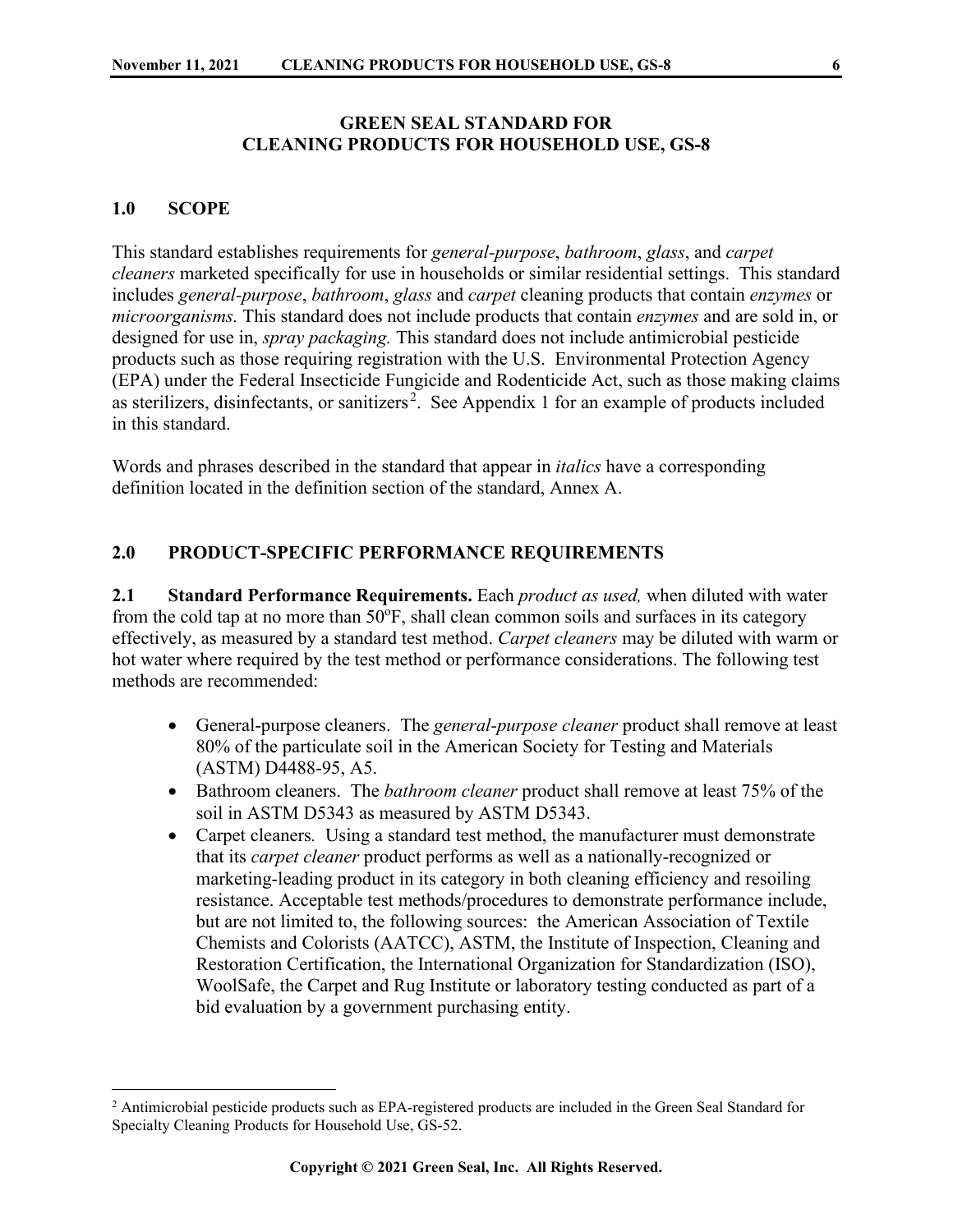• Glass cleaners.The *glass cleaner* product shall achieve at least a rating of three in each of the following HCPA method DCC 09 categories: soil removal, smearing, and streaking.

<span id="page-6-0"></span>**2.2 Alternative Performance Requirements.** Alternatively, using standard test methods conducted under objective, reproducible laboratory conditions, a manufacturer can demonstrate that its product performs as well as or better than a nationally-recognized or market-leading product of its type or achieves the removal efficiency defined in this section with alternate test methods and has a documented rationale for the method modification for Green Seal's review.

#### <span id="page-6-1"></span>**3.0 PRODUCT-SPECIFIC HEALTH AND ENVIRONMENTAL REQUIREMENTS**

<span id="page-6-2"></span>**3.1 Acute Toxicity.** The undiluted product shall not be toxic to humans. A product is considered toxic if either of the following apply:

| Oral lethal dose $50$ (LD <sub>50</sub> )   | $\leq 5,000$ mg/kg     |
|---------------------------------------------|------------------------|
| Inhalation lethal concentration $(LC_{50})$ | $\leq$ 20 mg/L at 1 hr |

For purposes of demonstrating compliance with this requirement, existing acute toxicity data for each of the product's *ingredients* in the undiluted product may be used. These data are used to calculate a weighted average that assumes that the toxicity of the individual *ingredients* is additive. The toxicity values are adjusted by the weight of the *ingredients* in the product and summed using the following formula:

|  | $TP = \left(\sum_{i=1}^{n} \frac{wt_i}{TV_i}\right)^{-1}$ | Where,<br>$TP =$ toxicity of the product<br>$wt_i$ = the weight fraction of the <i>ingredient</i><br>$TV_i$ = the toxicity value for each <i>ingredient</i> (LD <sub>50</sub> )<br>$n =$ number of <i>ingredients</i> |
|--|-----------------------------------------------------------|-----------------------------------------------------------------------------------------------------------------------------------------------------------------------------------------------------------------------|
|--|-----------------------------------------------------------|-----------------------------------------------------------------------------------------------------------------------------------------------------------------------------------------------------------------------|

Inhalation toxicity shall be determined from all *ingredients* with a vapor pressure greater than 1 mm Hg at ambient conditions (1 atm pressure and 20-25° C).

**Note:** Refer to Annex B for potential alternative thresholds for products as *powders/solids/non-aqueous liquids.*

<span id="page-6-3"></span>**3.2 Prohibition of Carcinogens, Mutagens, and Reproductive Toxins.** The undiluted product shall not contain any *ingredients* that are *carcinogens*, *mutagens* or *reproductive toxins*. For the purposes of this standard, naturally occurring elements and chlorinated organics, which may be present as a result of chlorination of the water supply, are not considered *ingredients* if the concentrations are below the applicable maximum contaminant levels in the National Primary Drinking Water Standards found in 40 CFR Part 141.

**Note:** Refer to Annex C for the exemption of titanium dioxide in products that contain *enzymes*.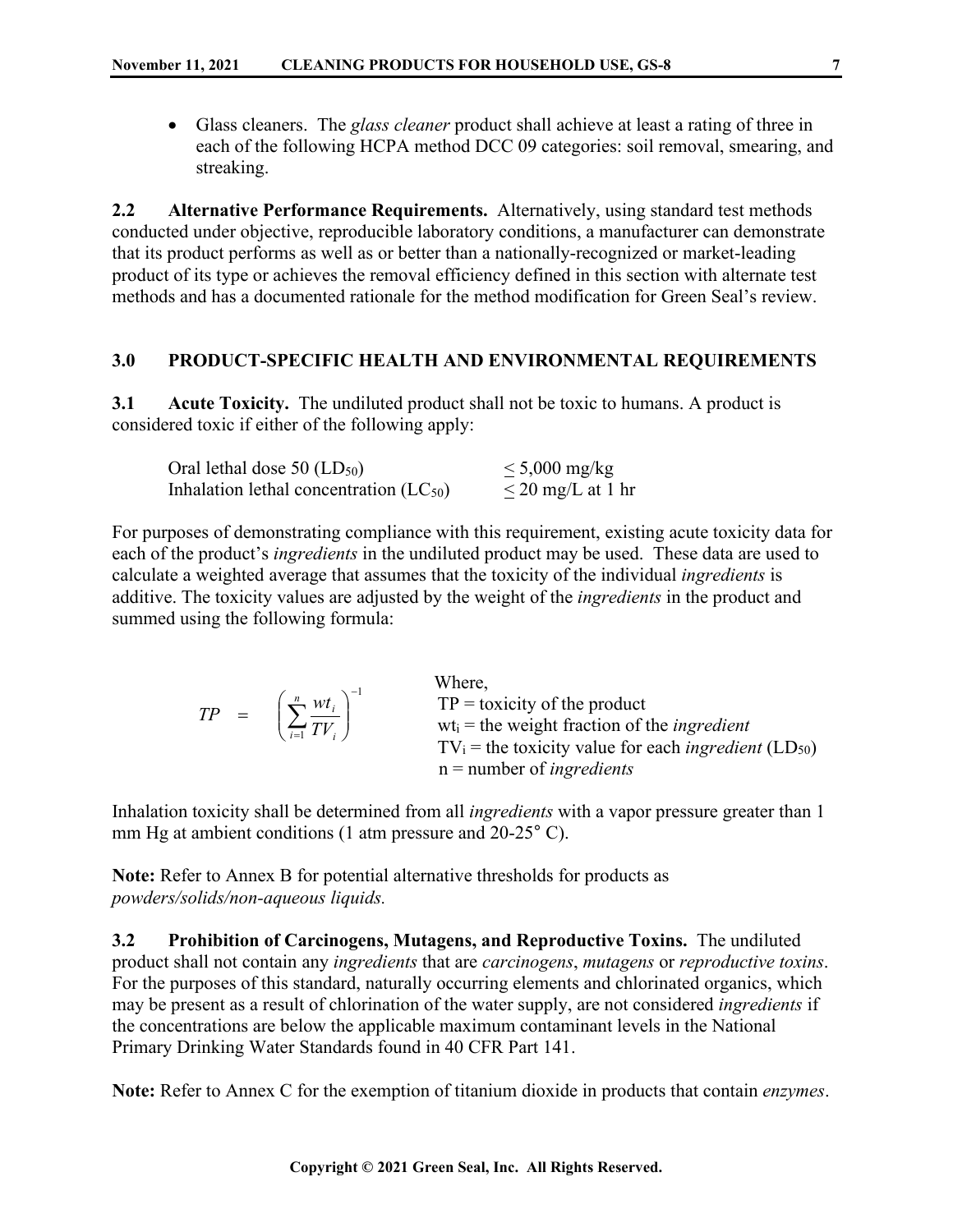<span id="page-7-0"></span>**3.3 Skin and Eye Damage.** The undiluted product shall not cause *skin corrosion* or cause *serious eye damage*. For purposes of demonstrating compliance with this requirement, data may be evaluated for each of the *ingredients* in the undiluted product. If the *ingredients* at their concentrations in the undiluted product are not shown to cause *skin corrosion* or *serious eye damage*, then the product will not be considered to cause *skin corrosion* or *serious eye damage*. Results from peer-reviewed studies or standard in vitro or in vivo test methods may also be accepted. Testing is not required for any *ingredient* for which sufficient information exists.

Further, a product is considered to cause *skin corrosion* or to cause *serious eye damage* if it has a pH less than or equal to 2.0 or greater than or equal to 11.5, unless data prove otherwise.

**Note:** Refer to Annex B for potential alternate thresholds for products as *powders/solids/nonaqueous liquids*.

<span id="page-7-1"></span>**3.4 Skin Sensitization.** The undiluted product shall not be a *skin sensitizer.* For purposes of demonstrating compliance with this requirement, data may be evaluated for each of the product's *ingredients*. If the *ingredients* at the concentrations in the undiluted product are not shown to be *skin sensitizers*, then the product will not be considered to be a *skin sensitizer*.

<span id="page-7-2"></span>**3.5 Aquatic Toxicity.** The *product as used* shall not be toxic to aquatic life. A compound is considered not toxic to aquatic life if it meets one or more of the following criteria: Acute  $LC_{50}$ for algae, daphnia, or fish >100 mg/L. Aquatic toxicity tests shall follow the appropriate protocols in ISO 7346.2 for fish or OECD test guidance 203 for fish, OECD test guidance 201 for algae, and OECD test guidance 202 for daphnia.

For purposes of demonstrating compliance with this requirement, aquatic toxicity testing is not required if sufficient aquatic toxicity data exist for each of the product's *ingredients* to demonstrate that the product mixture complies.

<span id="page-7-3"></span>**3.6 Aquatic Biodegradability.** Each of the organic *ingredients* in the *product as used* shall exhibit ready biodegradability in accordance with the OECD definition, except for polymers*.*

Biodegradability shall be measured according to any of the following methods:

- OECD Methods 301A–F
- OECD 310
- ISO 7827, 9439, 10707, 10708, or 14593.

Specifically, within a 28-day test, the organic *ingredient* shall meet one of the following criteria within 10 days of the time when biodegradation first reaches 10%:

- Removal of Dissolved Organic Carbon (DOC) > 70%
- Biochemical Oxygen Demand (BOD) >  $60\%$
- BOD, as % of Theoretical Oxygen Demand (ThOD) >  $60\%$
- CO<sub>2</sub> evolution, as % of theoretical  $CO<sub>2</sub> > 60%$

Per OECD guidance the 10-day window requirement does not apply to structurally-related surfactant homologues.

**Copyright © 2021 Green Seal, Inc. All Rights Reserved.**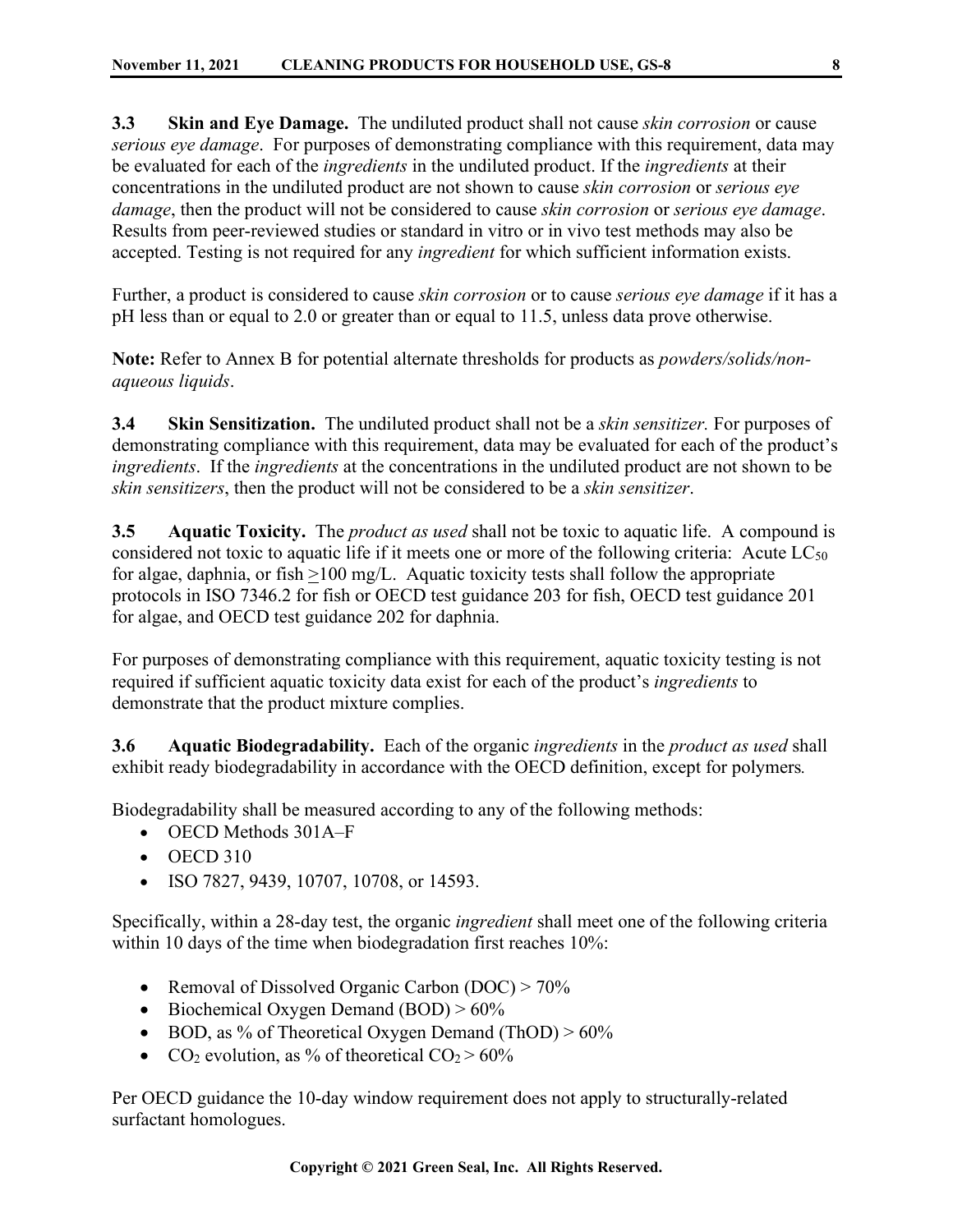**Alternative Evaluation Options: Substances that Do Not Exhibit Ready Biodegradability.** For organic *ingredients* in the *product as used* that do not exhibit ready biodegradability, one of the following options may be acceptable:

- 1. The manufacturer may demonstrate biodegradability in sewage treatment plants using the Coupled Units Test found in OECD 303A by demonstrating DOC removal > 90%.
- 2. The manufacturer may demonstrate that the compound has low aquatic toxicity (acute  $LC_{50} \ge 100$  mg/L for algae, daphnia, or fish) and exhibits inherent ultimate biodegradability with biodegradation rates above 70% (measured as BOD, DOC, or COD), per ISO test methods 9887 or 9888 or OECD 302A-C.

**Note:** Testing is not required for any *ingredient* for which sufficient information exists concerning its biodegradability, either in peer-reviewed literature or databases. In the absence of experimental data, Quantitative Structure-Activity Relationship data from EPA's BioWin (EpiSuite) models may be considered.

<span id="page-8-0"></span>**3.7 Eutrophic Agents.** The *product as used* shall not contain more than 0.5% by weight of total phosphorus.

<span id="page-8-1"></span>**3.8 Volatile Organic Compound (VOC) Content.** VOCs include all organic compounds that have a vapor pressure of greater than 0.1 mm mercury at 1 atm pressure and 20º C. "VOC content" means the total weight of VOCs in a product expressed as a percentage of the product weight.

The VOC content of the *product as used* shall not exceed the current regulatory limits of the Air Resources Board for the State of California (CARB) for its product category.

The VOC content shall be determined in one of the following ways:

- By summing the percent by weight contribution from all volatile organic *ingredients*.
- According to the California Air Resources Board Method 310 (or equivalent), modified to include all fragrances and all volatile organic *ingredients* [3](#page-8-2) .

| <b>Product Category</b>            | <b>Effective Date</b> | Limit $(\% )$ |
|------------------------------------|-----------------------|---------------|
| Carpet cleaners (dilutable)        | 1/1/2001              | 0.1           |
| Carpet cleaners (ready-to-<br>use) | 12/31/2010            |               |
| General purpose cleaners           | 12/31/2012            | 0.5           |

Current CARB regulatory limits for  $\text{VOCs}^4$  $\text{VOCs}^4$ .

<span id="page-8-2"></span><sup>&</sup>lt;sup>3</sup> Evaluation of the VOC content in this standard includes all fragrances and volatile organic compounds present in the product at 0.01% or more. Evaluation of the VOC content under Method 310 exempts fragrances and all volatile organic compounds present below 0.1%.

<span id="page-8-3"></span><sup>4</sup> These limits are a reference to the current CARB regulatory limits and will be updated to reflect any amendments made by CARB in the future.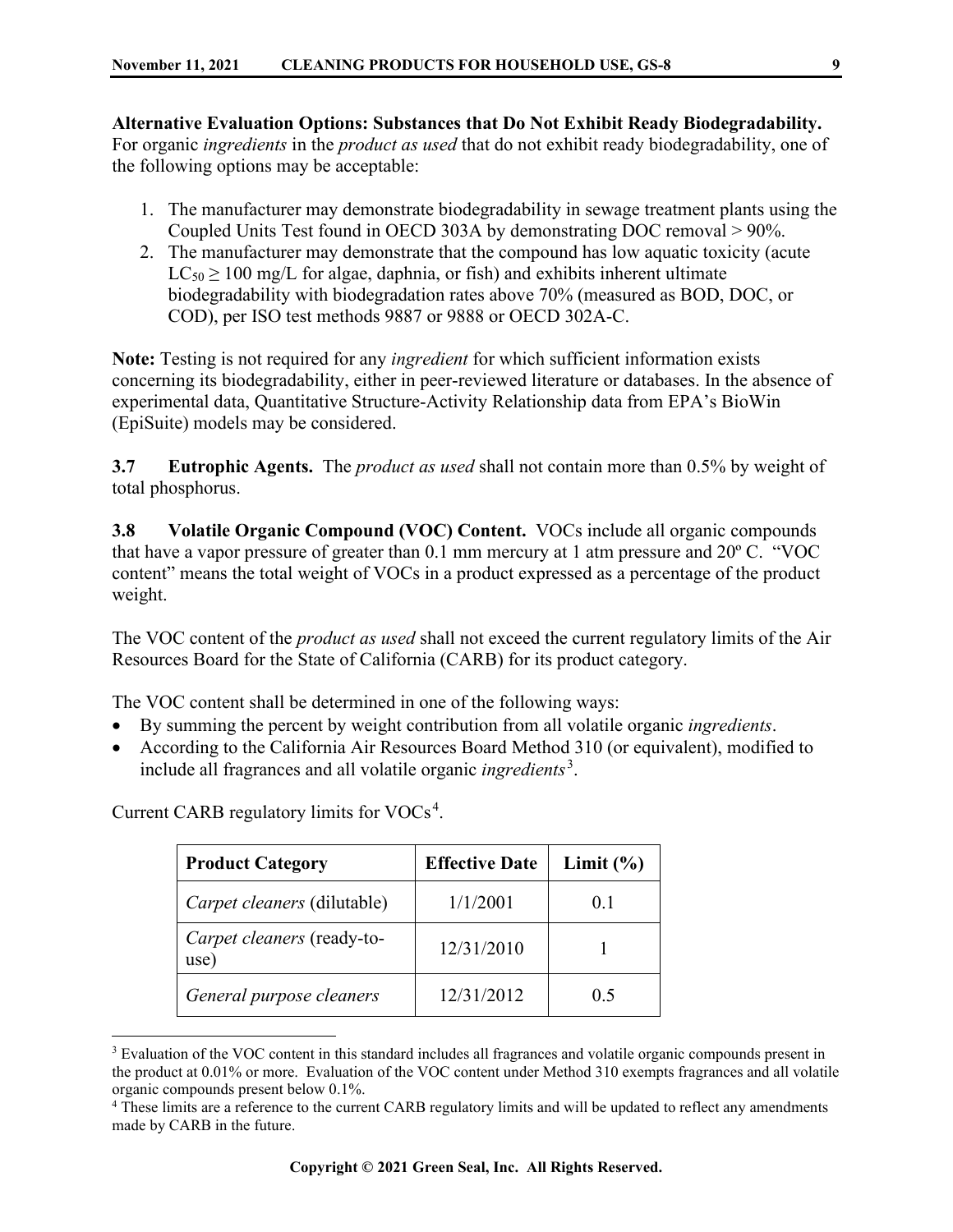| <b>Product Category</b>       | <b>Effective Date</b> | Limit $(\% )$ |
|-------------------------------|-----------------------|---------------|
| Glass cleaners                | 12/31/2012            |               |
| Bathroom/Restroom<br>cleaners | 12/31/2008            |               |
| <b>Spot Removers</b>          | 12/31/2012            |               |

<span id="page-9-0"></span>**3.9 Other Prohibited Ingredients.** The undiluted product shall not contain the following *ingredients*:

- 2-Butoxyethanol
- Alkylphenol ethoxylates
- Phthalates
- The heavy metals lead, hexavalent chromium, or selenium, either in the elemental form or compounds.
- *Ozone-depleting compounds*
- *Optical brighteners*

<span id="page-9-1"></span>**3.10 Combustibility.** The undiluted product shall not be combustible. The product or 99% by volume of the product *ingredients* shall have a flashpoint above 150 °F, as tested using either the Cleveland Open Cup Tester (ASTM D92) or a closed-cup method ISO 13736 or ISO 2719. Alternatively, the product shall not sustain a flame when tested using ASTM D4206.

<span id="page-9-2"></span>**3.11 Fragrances.** Manufacturers shall disclose the use of any added fragrances on their safety data sheets (SDSs) and product labels. Any *ingredient* added to a product as a fragrance must follow the Code of Practice of the International Fragrance Association.

<span id="page-9-3"></span>**3.12 Products Containing Enzymes.** Products that contain *enzymes* shall meet all Annex C criteria.

<span id="page-9-4"></span>**3.13 Products Containing Microorganisms.** Products that contain *microorganisms* shall meet all Annex D criteria.

<span id="page-9-5"></span>**3.14 Animal Testing.** To avoid new animal testing, previous test results will be accepted as evidence of meeting a criterion. When existing data are not available, the preferred methods for new testing include methods that replace, reduce, or refine animal use, particularly those recommended by the Interagency Coordinating Committee on the Validation of Alternative Methods or the European Centre for the Validation of Alternative Methods, unless indicated otherwise. In addition, other non-animal (in-vitro) test results, modeling data, data from structural analogs, and other lines of evidence may be accepted, provided that the methods are peer-reviewed and applicable. Specific in vitro or modeling methods may be noted in the standard, but additional options may be accepted by the certification program*.* 

Further, a mixture need not be tested if existing information demonstrates that each of the applicable components complies with the criterion.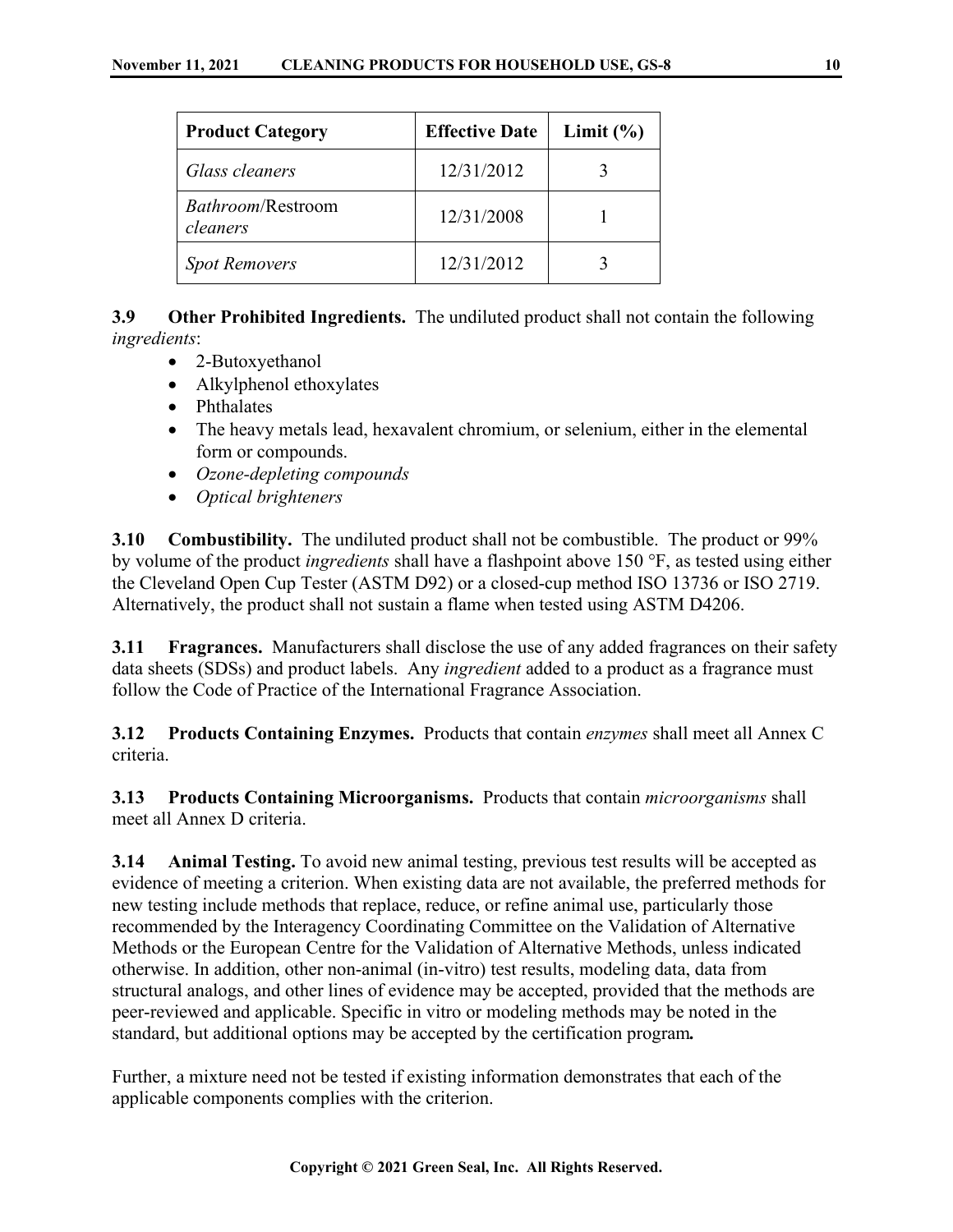<span id="page-10-0"></span>**3.15 Disposable Wipes.** Products may contain disposable wipes/towelettes/sheets or other disposable single-use materials if they are made from agricultural products, wood pulp, and other cellulosic materials*.* An exception shall be made for reusable wipes/towelettes/sheets that are intended to be used multiple times (e.g., three or more uses).

### <span id="page-10-1"></span>**4.0 PACKAGING REQUIREMENTS**

- <span id="page-10-2"></span>**4.1 Primary Package.** The *primary package* shall be at least one of the following:
	- A *source-reduced package*
	- *Recyclable*
	- Contain 25% *post-consumer material*
	- A *refillable package* with an effective *take-back program*
	- An alternative approach that has been independently proven to have a similar lifecycle benefit as one of the options listed above

<span id="page-10-3"></span>**4.2 Secondary Package.** A s*econdary package* shall only be used for *concentrates.* An exception may be made for packaging of multiple units when at least one of the units is a readyto-use form, and the total packaging (*primary package* plus *secondary package*) is a reduction in overall packaging material use.

<span id="page-10-4"></span>**4.3 Concentrated Product Packaging.** *Concentrates* are prohibited from being packaged in spray-dispenser bottles, disposable wipes, or other ready-to-use *primary package* forms.

<span id="page-10-5"></span>**4.4 Aerosol Cans.** Aerosol cans shall be *recyclable* packages. Further, manufacturers of products packaged in aerosol cans must show that recycling programs are widely available where the product is sold. In addition, manufacturers of products packaged in aerosol cans must demonstrate why aerosol cans are the most suitable packaging for a given product considering environmental, health, and performance considerations.

<span id="page-10-6"></span>**4.5 Heavy Metal Restrictions.** There shall be no *intentional introduction* of lead, mercury, cadmium, and hexavalent chromium to *primary packaging*. Further, the sum of the concentration levels of these metals present shall not exceed 100 parts per million by weight (0.01%), an exception is allowed for *refillable packages* or packages that would not exceed this maximum level but for the addition of *recovered material*.

<span id="page-10-7"></span>**4.6 Other Restrictions.** Phthalates, bisphenol A, and chlorinated packaging material are prohibited from being *intentionally introduced* to plastic *primary packages*; an exception is allowed for packages that would not have added phthalates, bisphenol A, or chlorinated packaging material but for the addition of *post-consumer material*.

<span id="page-10-8"></span>**4.7 Resin Identification Code.** If plastic, the packaging shall be marked with the appropriate Resin Identification Code.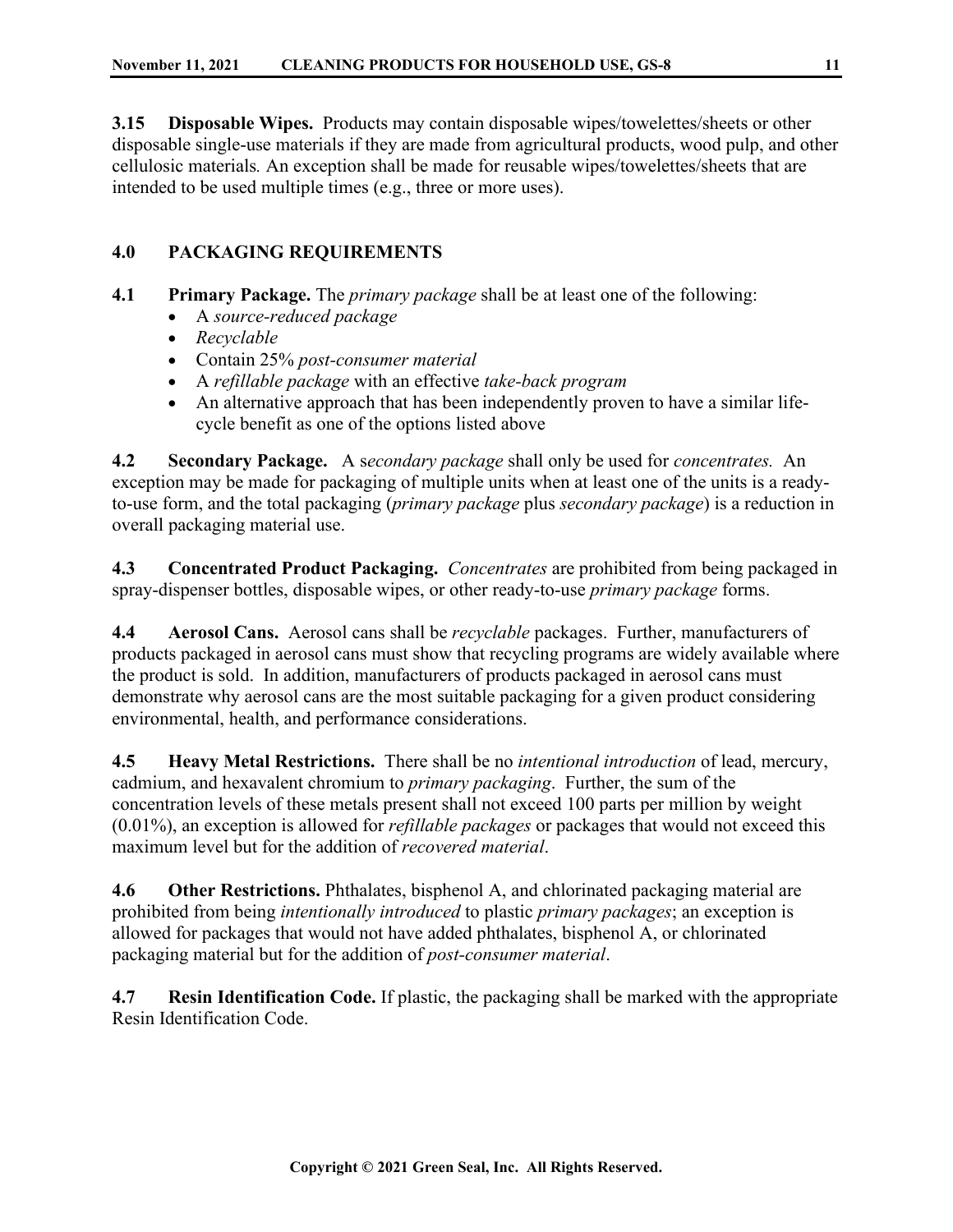#### <span id="page-11-0"></span>**5.0 PRODUCT LABEL REQUIREMENTS**

<span id="page-11-1"></span>**5.1 Use Instructions.** The label must include detailed instructions for proper use to maximize product performance and minimize waste.

<span id="page-11-2"></span>**5.2 Dilution Instructions.** Where the product is intended to be diluted with water prior to use, the label shall not instruct users to dilute with hot or warm water. Carpet cleaner labels may instruct users to use hot or warm water if dilution in cold water results in significant performance degradation. The label shall include the recommended level of dilution in commonly understood measurements.

<span id="page-11-3"></span>**5.3 Disposal Instructions.** The label must include proper disposal instructions. If the product is a towelette or other disposable wipe product, the label must clearly indicate proper disposal of the wipes.

<span id="page-11-4"></span>**5.4 Protective Equipment.** The label shall also include instructions for proper use of personal protective equipment.

**Note: Additional Product Label Requirements**

For products formulated with fragrances, refer to Criterion 3.11. For products sold as *powders/solids/non-aqueous liquids,* refer to Annex B. For products containing *enzymes*, refer to Annex C. For products containing *microorganisms*, refer to Annex D.

### <span id="page-11-5"></span>**6.0 TRADEMARK USE REQUIREMENTS**

<span id="page-11-6"></span>**6.1 Trademark Use.** Any use of the Green Seal® Certification Mark or the Green Seal name, e.g., on the product, product label, packaging, secondary documents, or promotional materials, must be in accordance with Green Seal's Trademark Use Guidelines.<sup>[5](#page-11-8)</sup>

<span id="page-11-7"></span>**6.2 Misleading Claims.** Green Seal trademarks shall not be used in conjunction with any modifying terms, phrases, or graphic images that might mislead consumers as to the extent or nature of the certification.

<span id="page-11-8"></span><sup>5</sup> [www.greenseal.org/trademark-use-guidelines](http://www.greenseal.org/trademark-use-guidelines)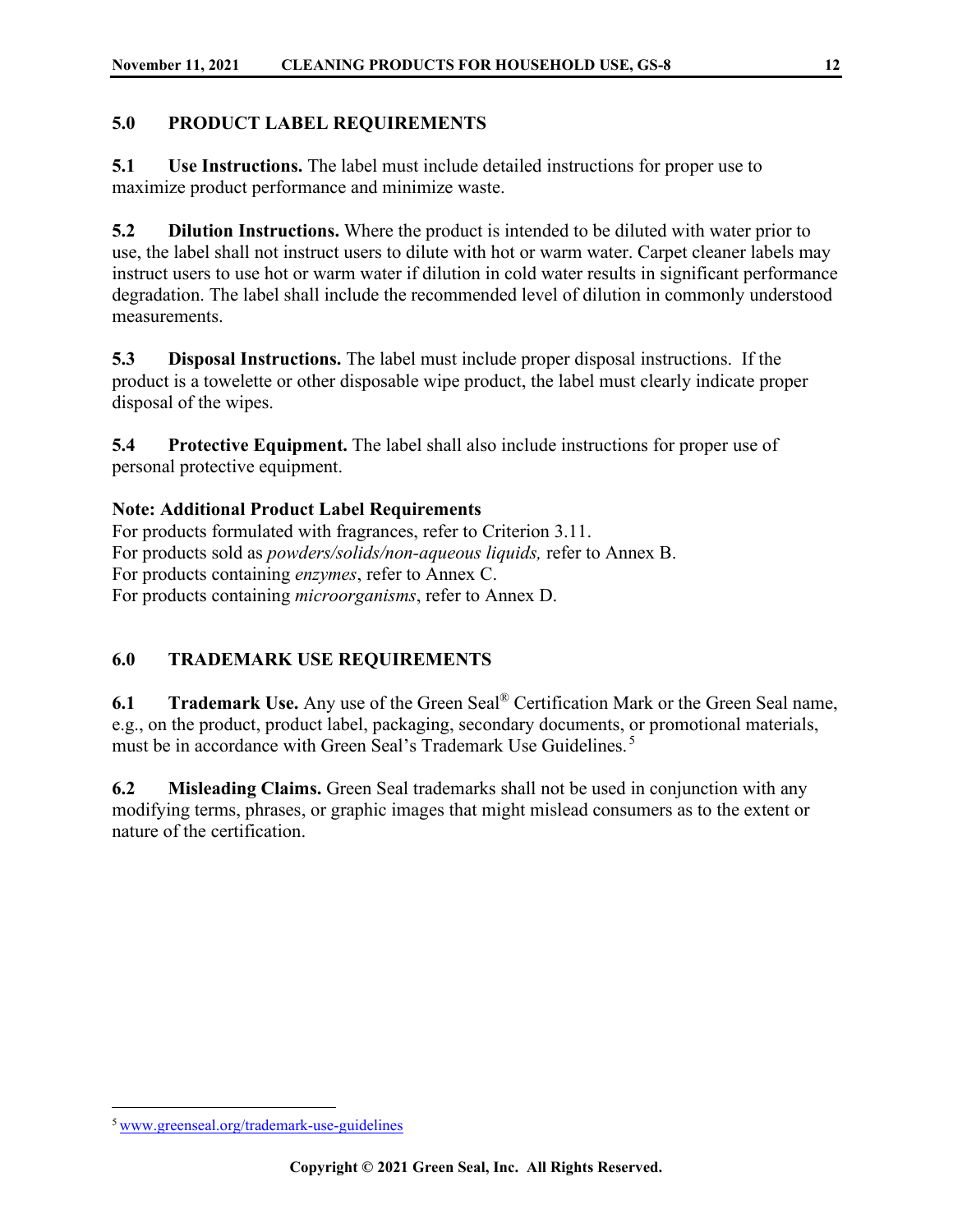#### <span id="page-12-0"></span>**ANNEX A – DEFINITIONS** (**Normative)**

Note that the defined terms are italicized throughout the standard.

**Aerosol Packaging**. A *package* that requires a pressurized propellant to dispense product through a nozzle.

**Antimicrobial Agent**. A substance intended to disinfect, sanitize, reduce, or mitigate growth or development of *microorganisms* and protect inanimate objects, industrial processes or systems, surfaces, water, or other chemical substances from contamination, fouling, or deterioration caused by bacteria, viruses, fungi, protozoa, algae, or slime.

**Asthmagen.** A substance designated as an *asthma* causing agent by the Association of Occupational and Environmental Clinics (AOEC), which after review by AOEC have met the AOEC sensitization criteria

**Bathroom Cleaner.** A product used to clean hard surfaces in a household bathroom such as counters, walls, floors, fixtures, basins, tubs, and tile. This category does not include products specifically intended to clean toilet bowls.

**Carpet Cleaner.** A product used for routine cleaning of household carpets and rugs. This category may include, but is not limited to, products used in cleaning by means of extraction, shampooing, dry foam, bonnet, or absorbent compound. It does not include products intended primarily for spot removal.

**Carcinogen.** A chemical listed as a known, probable, or possible human *carcinogen* by the International Agency for Research on Cancer (Groups 1, 2A, and 2B), the National Toxicology Program (Groups 1 and 2), the EPA Integrated Risk Information System (weight-of-evidence classifications A, B1, B2, and C), or the Occupational Safety and Health Administration.

**Child-Resistant Packaging.** Child-resistant packaging, as defined by the Poison Prevention Packaging Act, is packaging that is designed or constructed to be significantly difficult for children under five years of age to open to obtain a toxic or harmful amount of the substance contained in therein within a reasonable time, and not difficult for normal adults to use properly, but does not mean packaging which all such children cannot open or obtain a toxic or harmful amount within a reasonable time. Code of Federal Regulations, Title 16, part 1700 and Title 40, Part 157.

**Colony Forming Unit (CFU)**. A measure of bacteria concentration assuming that each bacterium is capable of forming a colony.

**Concentrate.** A product that must be diluted by water prior to its intended use, or a product that is diluted during use.

**Enzyme.** A protein that acts as a catalyst in biochemical reactions. Each enzyme is specific to a particular reaction or group of similar reactions.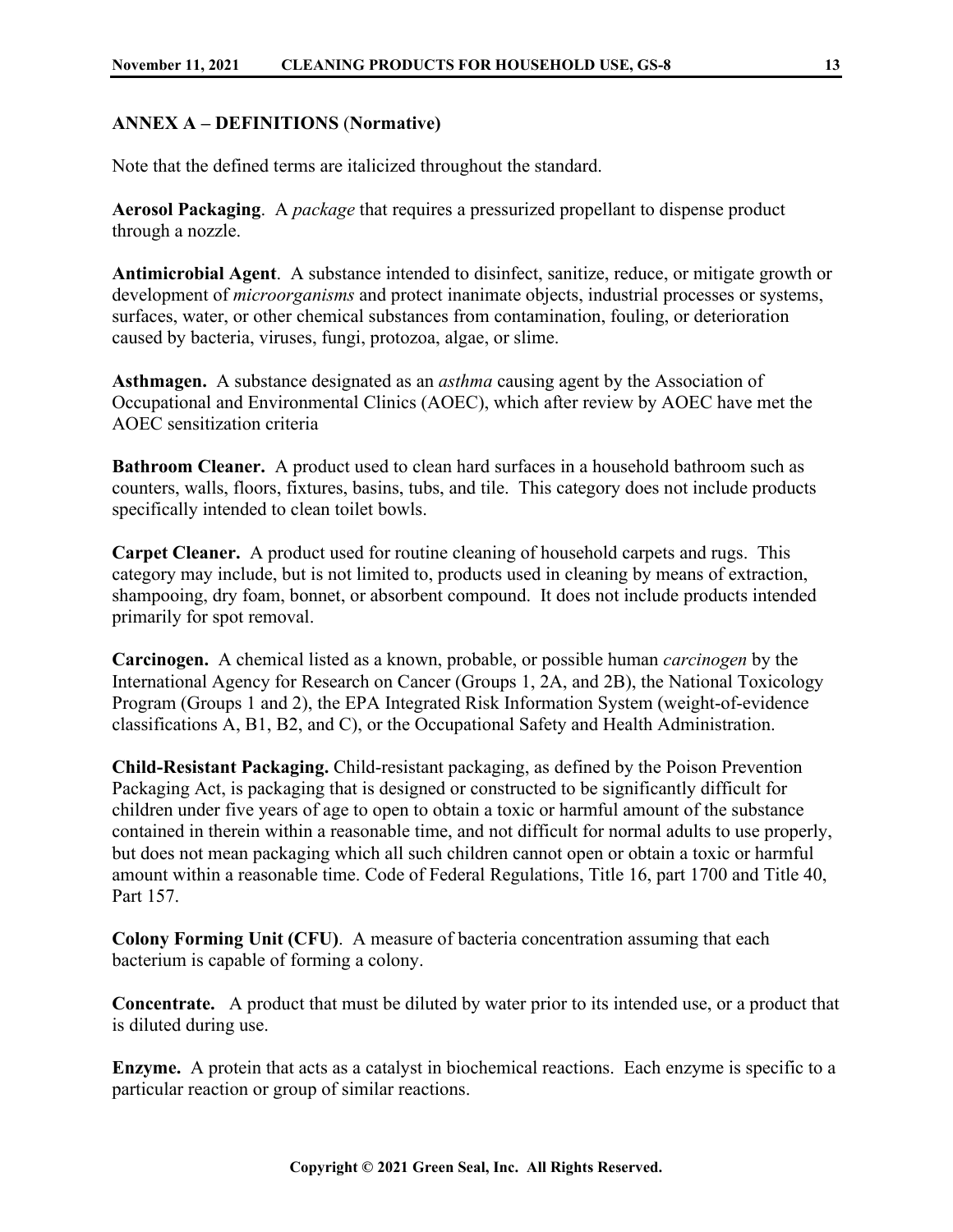**General-Purpose Cleaner.** A product specifically marketed as suitable for cleaning common household surfaces. They do not include task-specific cleaners, such as scouring cleaners, toilet bowl cleaners, upholstery cleaners, laundry and dishwashing detergents, spot/stain removers, oven cleaners, furniture polish, or drain cleaners.

**Genetically Modified Microorganism (GMM)**. A *microorganism* in which the genetic material has been altered in a way that does not occur naturally by mating and/or natural recombination. The methods or techniques by which *GMM* are produced are listed by the European Commission Directive 2009/41/EC on the Contained Use of Genetically Modified Microorganisms.

**Glass Cleaner.** A product used to clean windows, glass, and mirrored surfaces.

**Ingredient.** Any constituent that comprises at least 0.01% by weight of a product, whether it is intentionally added or present as a contaminant.

**Intentional Introduction.** The use of substances for their desired or deliberate presence in the *primary package* for the purpose of providing a specific characteristic or quality. It does not refer to the use of substances as processing aids or the use of an intermediate that imparts certain chemical or physical changes during manufacturing, as long as the substance or intermediate is present in the *primary package* at concentrations below 100 ppm.

**Microorganism**. An organism that cannot be seen by the naked eye (microscopic organisms) including, but not limited to, bacteria, fungi, archaea, and protists. Also included in this category are viruses or virus-like particles, although they are generally regarded as non-living.

**Mutagen.** A chemical that meets the criteria for category 1, chemicals known to induce heritable mutations or to be regarded as if they induce heritable mutations in the germ cells of humans, under the Harmonized System for the Classification Of Chemicals Which Cause Mutations in Germ Cells (UN, 2003).

**Optical Brightener.** An additive designed to enhance the appearance of colors and whiteness in materials by absorbing ultraviolet radiation and emitting blue radiation; including but not limited to fluorescent whitening agents.

**Ozone-Depleting Compound.** Any compound with an ozone-depletion potential greater than 0.01 (CFC 11=1).

**Package**. This includes the *primary package* used for the product.

**Pathogenic Microorganism.** For the purposes of this standard this includes microorganisms that cause disease and can be classified as World Health Organization (WHO) Risk Group 2, 3, or 4, including, but not limited to: coliforms, Escherichia coli, Salmonella, Staphylococcus aureus, Pseudomonas aeruginosa, and some yeasts and molds.

**Powders/Solids/Non-Aqueous Liquids**. Products that cannot be formulated with additional water due to the form of the product, including, but not limited to: powdered detergents, solid bar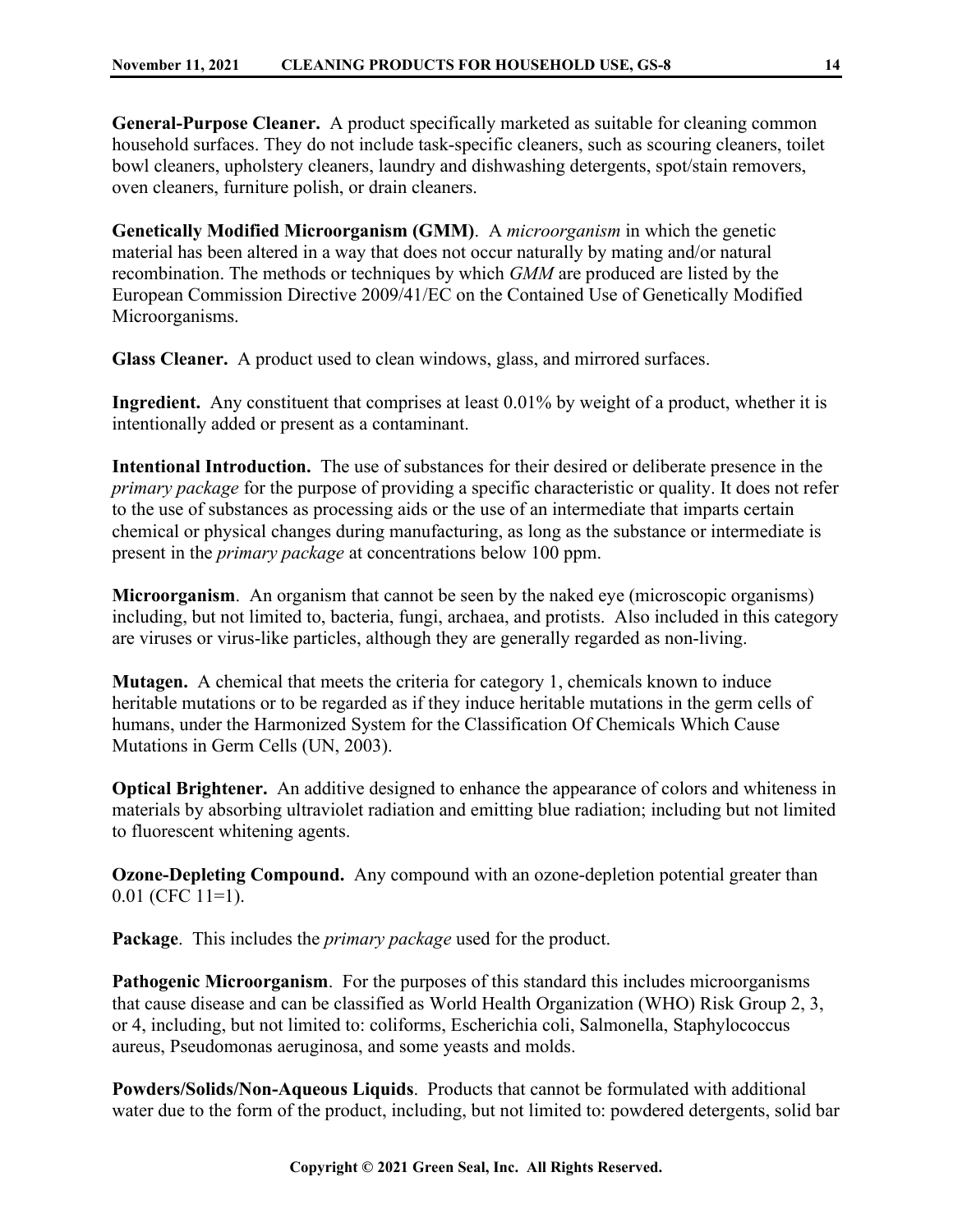soaps, detergents in tablet form, detergents as extruded or cast solids, non-aqueous liquid products in a dissolvable shell.

**Primary Cleaning Function.** For the purposes of this standard, a cleaning product's primary function is to remove soil.

**Primary Package.** The material physically containing and coming into contact with the product, not including the cap, lid, or nozzle of a package. For products that meet the annex requirements for Products as Powders/Solids/Non-Aqueous Liquids, the primary package is the material that holds the individually packaged product units or the entire product.

**Product As Used.** This is the most commonly used form of the product that the manufacturer recommends for a product's intended use. For example, if a manufacturer recommends a floor cleaner *concentrate* be diluted 1:8 with water, the product shall meet the environmental and performance requirements that specify 'as used' at a dilution of 1:8.

**Post-Consumer Material.** Finished products, packages or materials generated by a business or consumer that have served their intended end uses, and that have been recovered from or otherwise diverted from the waste stream for the purpose of recycling.

**Recovered Material.** Material that has been recovered from or otherwise diverted from the waste generated after a material manufacturing process. Recovered material may include *postconsumer* material, cuttings, trimmings, obsolete inventories, and rejected unused stock, but does not include material capable of being re-used within the process that generated it.

**Recyclable.** The package can be collected in a substantial majority of communities, separated or recovered from the solid waste stream and used again, or reused in the manufacture or assembly of another package or product through an established recycling program.

**Refillable Package.** A rigid plastic packaging container that can be refilled by the product manufacturer at least five times with the original product held by that package and is proven to be routinely returned to the product manufacturer by the consumer for such a purpose.

**Reproductive Toxin.** A chemical listed as a reproductive toxin (including developmental, female, and male toxins) by the State of California under the Safe Drinking Water and Toxic Enforcement Act of 1986 (California Code of Regulations, Title 22, Division 2, Subdivision 1, Chapter 3, Sections 1200, et. Seq.).

**Respiratory Sensitizer**. A substance designated as leading to hypersensitivity of the airways following inhalation of the substance and meeting the classification criteria of Category 1 respiratory sensitization (H334) in accordance with the GHS.

**Secondary Function**. For the purposes of this standard, the secondary function of a cleaning product may be to enhance the primary cleaning function through bubble or foam formation or to provide some other added functional enhancement (e.g. longer-term cleaning effect).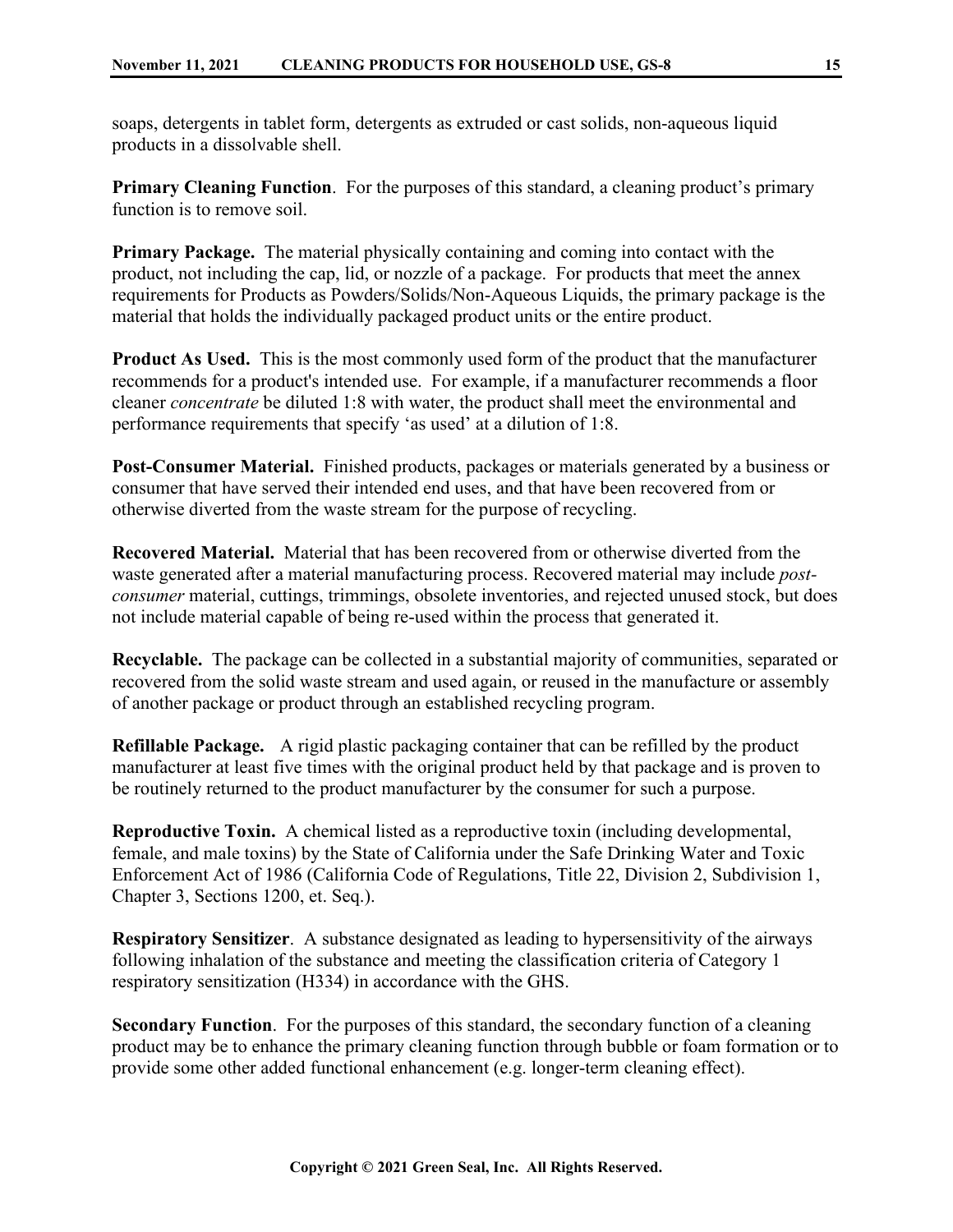**Secondary Package.** Any packaging or material other than the primary package, including wrappers, boxes, and blister packs, but excluding shipping containers.

**Serious Eye Damage**. The production of tissue damage in the eye, or serious physical decay of vision, following application of a test substance to the anterior surface of the eye, which is not fully reversible within 21 days of application. Substances classified as Category 1 for Serious Eye Damage/Eye Irritation (H318) under the GHS are also considered to cause serious eye damage.

**Skin Corrosion**. The production of irreversible damage to the skin, namely visible necrosis through the epidermis and into the dermis, following the application of a test substance for up to 4 hours. Corrosive reactions are typified by ulcers, bleeding, bloody scabs, and, by the end of observation at 14 days, by discoloration due to blanching of the skin, complete areas of alopecia, and scars. Substances designated as Category 1A, 1B or 1C for Skin Corrosion/Irritation (H314) under the GHS are also considered to cause skin corrosion.

**Skin Sensitizer.** A substance that causes an immunologically mediated cutaneous reaction, also known as allergic contact dermatitis.

**Source-Reduced Package.** A *primary package* that has at least 20% less material (by weight) compared to containers commonly used for that product type. For bag-in-the-box type *primary packages*, the box is included in the weight if the box is used during product use or in product merchandising.

**Spray Packaging**. A *package* that dispenses the product through a nozzle and the product is in small droplets (i.e., a spray). It does not require a pressurized propellant to dispense the product. Trigger bottles or squeeze bottles that dispense a foam or a liquid stream are not considered spray packaging.

**Take-Back Program.** A program sponsored by the original product manufacturer that has been demonstrated to receive at least 50% of sold *primary packages* for recycling or reuse.

**World Health Organization (WHO) Risk Group 1**. Microorganisms that are unlikely to cause human or animal disease under the basis for classification defined by the World Health Organization in the Laboratory Biosafety Manual. In the case that a particular strain has conflicting risk group designations on various international lists, the most hazardous (highest level) designation will be utilized. The biosafety designation lists that will be consulted include:

- Australia/New Zealand
- Belgium
- Switzerland
- United Kingdom
- Germany
- United States Department of Health and Human Services, National Institutes of Health (NIH)
- European Commission
- Singapore
- Japan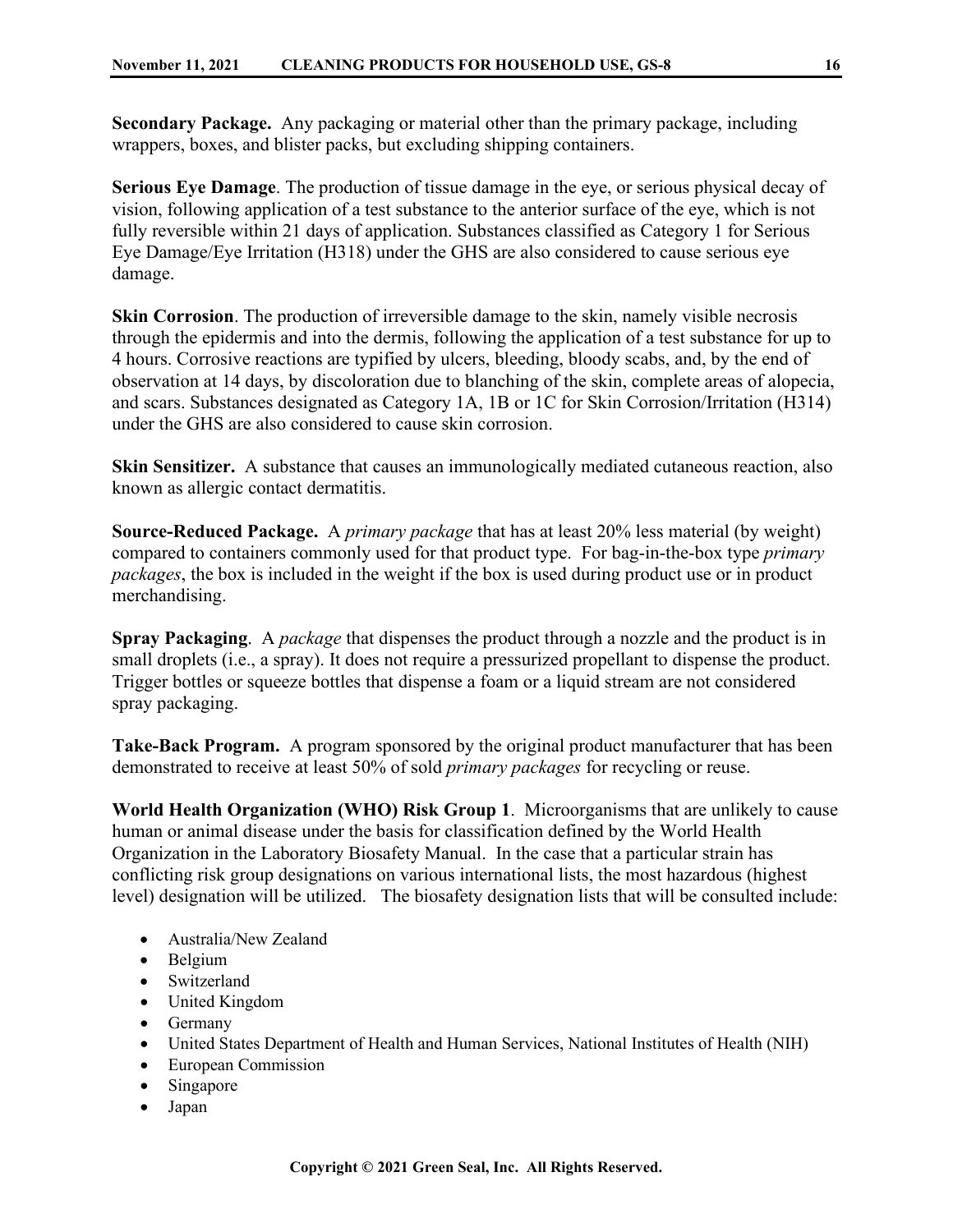#### <span id="page-16-0"></span>**ANNEX B – POWDERS/SOLIDS/NON-AQUEOUS LIQUIDS** (**Normative)**

**Products as Powders/Solids/Non-Aqueous Liquids.** *Powder/solid/non-aqueous liquid* products that meet all of the following requirements may be exempt from the skin and eye damage criterion (3.3) and may have an alternate threshold of 300 mg/kg for oral acute toxicity (3.1) herein.

**A. Packaging Requirements.** The product shall meet the requirements under **either** A(1) Child-Resistant Packaging Requirements **or** A(2) Packaging Durability Requirements.

**(1) Child-Resistant Packaging.** The product shall be packaged in *child-resistant packaging* following the ASTM D3475 classification. *Child-resistant packaging* must be tested per ISO 8317 or European Standard (EN) 862.

**(2) Packaging Durability.** The product shall meet the following requirements to be considered durable.

**i. Drop Test.** The *primary package*, including any lid, shall be durable as demonstrated by passing the following drop test: drop the product from a height of 48 inches with 4 drops scenarios: flat-on-bottom, flat-on-top, flat-on-side, and corner; with passing results including that the packages must not leak, contents must be retained, and no damage to the outer package likely to adversely affect safety must be sustained.

**ii. Spill Resistant.** The *primary package* shall not spill when tipped over, turned upside down or shaken and shall not leak when exposed to water.

**iii. Practically Inaccessible.** The *primary package* shall not allow for easy access/exposure of the product during routine handling of the package, such as while transferring from shipping cartons, during storage, or after opening (e.g. the user still cannot get at the contents, or the contents are protected or wrapped).

**B. Dispensing Exposure Requirements.** Documentation shall be provided to demonstrate that expected dispensing situations will not result in incidental contact exposure to oral consumption/toxicity, skin corrosion, or eye corrosion.

**C. Labeling Requirements.** The product label shall include the following in a conspicuous location:

- The signal word "WARNING" or 'CAUTION" on products which cause *skin corrosion*, cause *serious eye damage*, or have an acute toxicity greater than or equal to 300 mg/kg and less than or equal to 5,000 mg/kg, with the applicable precautionary measures:
	- o May cause skin corrosion, do not get on skin
	- o May cause serious eye damage, do not get in eyes
	- o Harmful if swallowed, do not ingest
- Instruction, when necessary or appropriate, for first-aid treatment
- The statement "KEEP OUT OF REACH OF CHILDREN" or its practical equivalent in capitalized text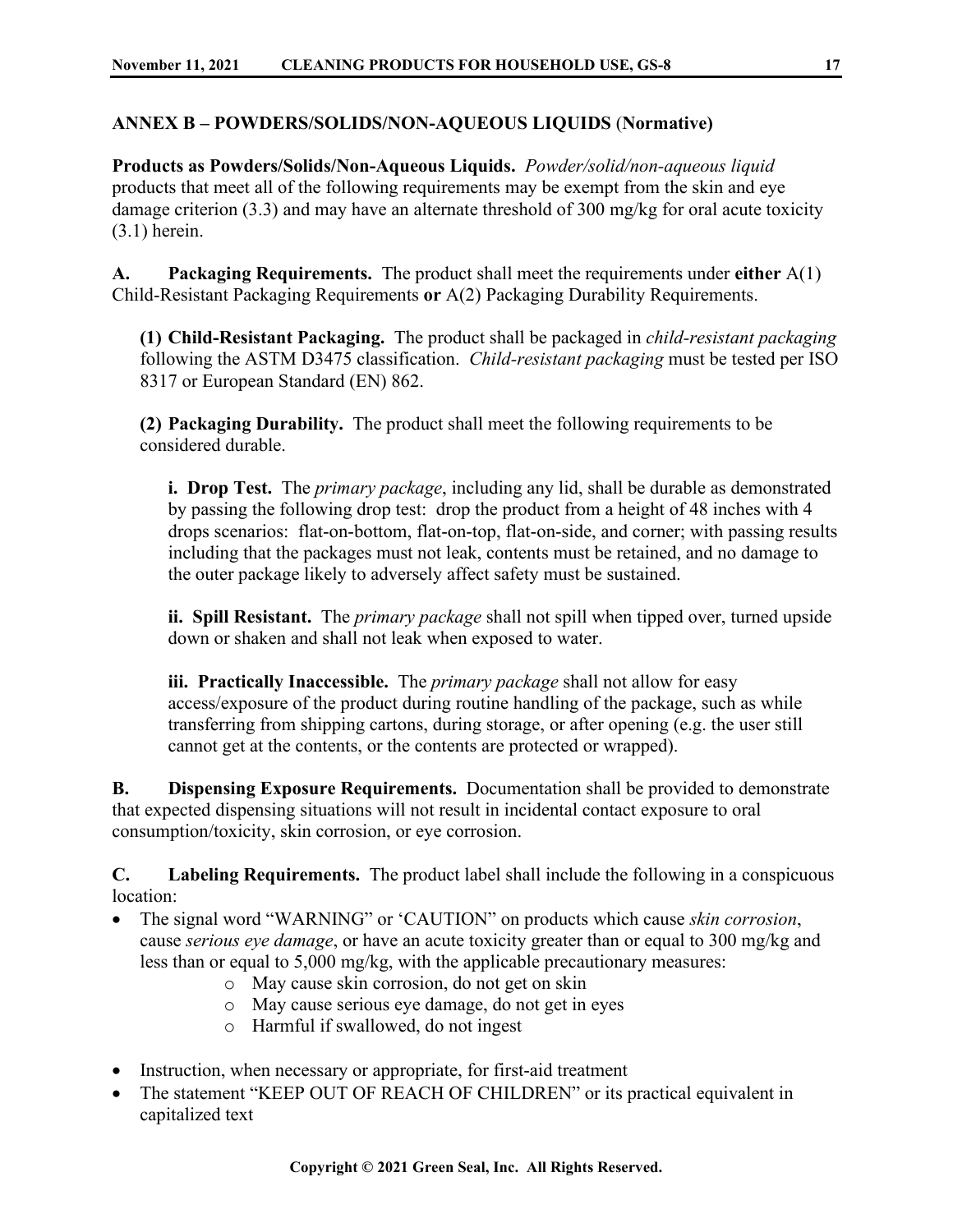#### <span id="page-17-0"></span>**ANNEX C – ENZYMES (Normative)**

**Products Containing Enzymes.** Products that contain *enzymes* shall meet all of the following:

**A. Enzyme Form.** *Enzymes* in the product shall be in liquid form or an encapsulated solid (or other dust-free solid) with a minimum diameter of 0.15 mm. Smaller diameters may be permitted for solid products if they are demonstrated to result in airborne *enzyme* concentrations equivalent to or less than encapsulated solids with a 0.15mm diameter.

**B. Enzyme Source.** The source from which *enzyme*s were derived shall be identified to a species level and disclosed to the certification program.

**C. Enzyme Source Microorganisms.** For *enzymes* derived from *microorganisms*, documentation shall be provided that the source *microorganism* is absent from the finished product. Test methodology and results shall be documented in sufficient detail and provided to the certification program. If the product does not conform to this provision, then all *microorganism*s shall meet the requirements in Annex D herein.

**D. Exemptions.** *Enzymes* are exempt from being categorized as *asthmagens* or *respiratory sensitizers*. Titanium dioxide<sup>[6](#page-17-1)</sup> is exempt from the prohibition on *carcinogens* (3.2 herein) when it is present only due to the use of *enzymes.* For products sold in solid form, e.g., powders, bars, tablets, titanium dioxide must be bound within the product or enzyme matrix or bonded to other *ingredients*.

**E. Labeling Requirements.** Products containing *enzymes* shall include the following on the product label:

- A declaration that the "product contains enzymes", in addition to the listing in the ingredient line
- A statement that immune-compromised individuals or those with asthma should avoid exposure to products containing *enzymes* from both direct use and incidental contact during or shortly after application of these products and instruction, when necessary or appropriate, for follow-up treatment

**F. Industrial Hygiene.** Documentation shall be provided to the certification organization that demonstrates that the manufacturer has implemented an industrial hygiene plan intended to minimize concentrations of and exposure to airborne *enzymes* (e.g., engineering controls, work practices, and personal protective equipment) and monitor the air concentrations of the *enzyme/s* and worker illness/sensitization due to the *enzyme/s*. An example of best practices that may be applicable for this plan is available at AISE.

<span id="page-17-1"></span><sup>6</sup> Titanium Dioxide: EC Number 236-675-5, CAS Number 13463-67-7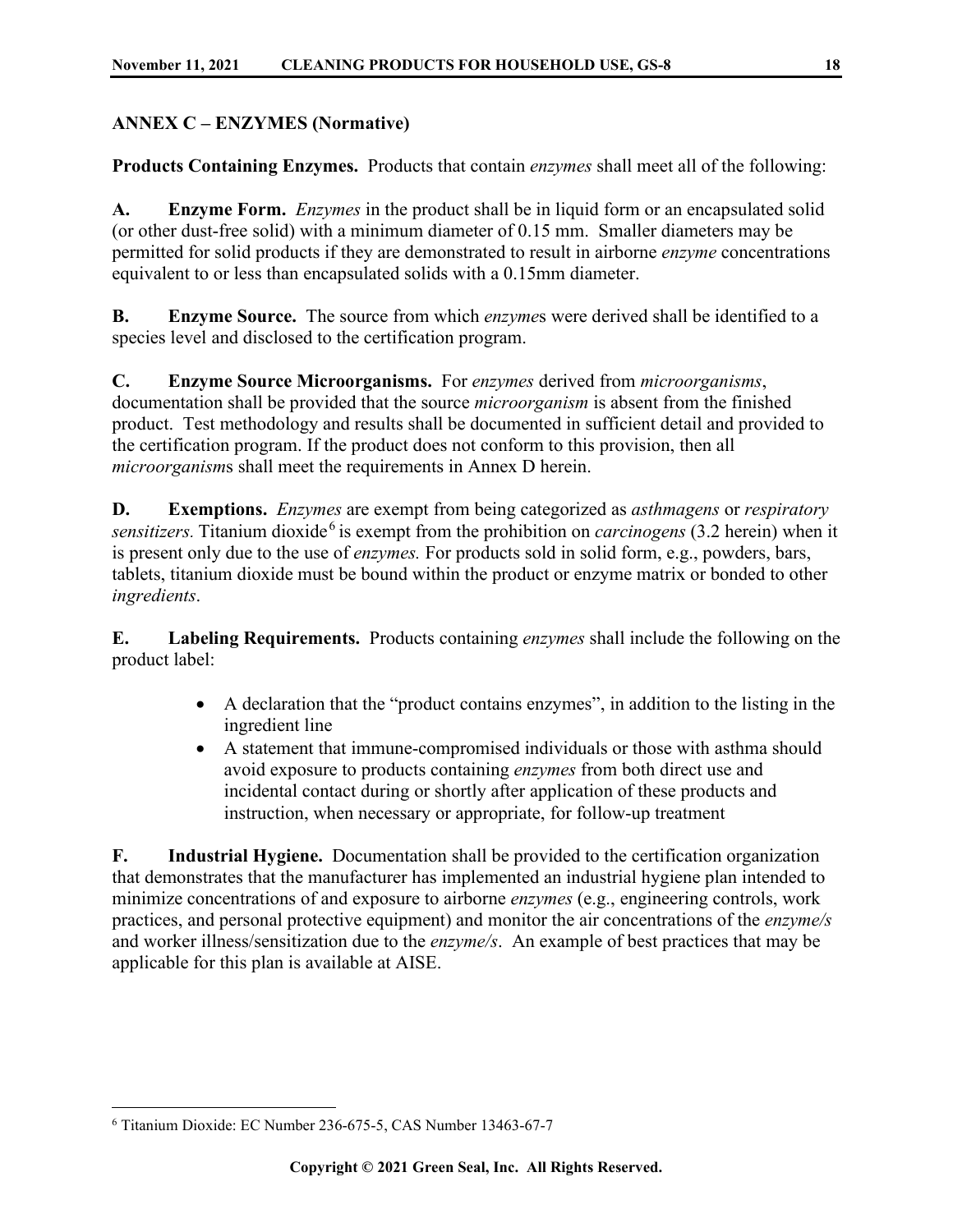#### <span id="page-18-0"></span>**ANNEX D – MICROORGANISMS (Normative)**

**Products Containing Microorganisms.** Products that contain *microorganisms* shall meet all of the following with any specified testing conducted with an objective, scientifically-validated method under controlled and reproducible laboratory conditions (and appropriate testing details provided to the certification program):

**A. Genetically Modified Microorganisms in Microbial Products**. The presence of *GMM* as a deliberate addition or as a contaminant above 0.01% in the finished product is prohibited.

**B. Microorganism Biosafety.** All *microorganisms* shall be classified as *WHO Risk Group 1* or equivalent biosafety designation. For strains that do not appear on any international biosafety designation lists, alternative means may be acceptable; consultation with the certifying organization may be required.

**C. Microorganism Strain Identification.** *Microorganism* strains shall be identified through a taxonomic review (e.g., genetic or phenotypic analysis) that is provided by a fullservice culture collection listed with the World Federation of Culture Collections, whether or not the strain is part of the collection.

**D. Absence of Contaminants.** *Pathogenic microorganisms* shall not be present in the microbial strain, finished product, or at the end of the product's intended shelf life. Testing for the presence of *pathogenic microorganisms* shall be conducted according to the Joint Food and Agriculture Organization of the United Nations/WHO Expert Committee on Food Additives (JECFA) Combined Compendium of Food Additive Specifications standard microbiological analytical methods or comparable method and a Certificate of Analysis shall be provided to the certification program.

**E. Effective Prevention Measures and Treatment.** All *microorganisms* shall be demonstrated to be susceptible to the following prevention and treatment measures:

- An *antimicrobial agent*, as demonstrated by testing the microbial strain in the product against an acceptable substance (i.e., an EPA general disinfectant, Center for Disease Control low-level disinfectant, or a registered *antimicrobial agent* by Health Canada). The test method should be modeled on the EPA/Office of Pesticide Programs Standard Operating Procedure (SOP) or the AOAC International Use Dilution Method for Testing Disinfectants, SOP Number: MB-05-04, but replace the pathogenic strains specified in these SOPs with the microbial strain(s) in the product.
- One of the five major antibiotic classes (aminoglycoside, macrolide, beta-lactam, tetracycline and fluoroquinolones), as demonstrated by testing the microbial strain in accordance with the Kirby-Bauer disk method.

**F. Microbial Count.** A *microorganism* used to serve the *primary cleaning function* in the undiluted product shall have a plate count that is greater than or equal to  $1x10<sup>7</sup>$  *CFU* per milliliter for liquid products and  $1x10^9$  CFU per gram for solid products. A total plate count shall be conducted in accordance with the methods for microbiological analyses listed in the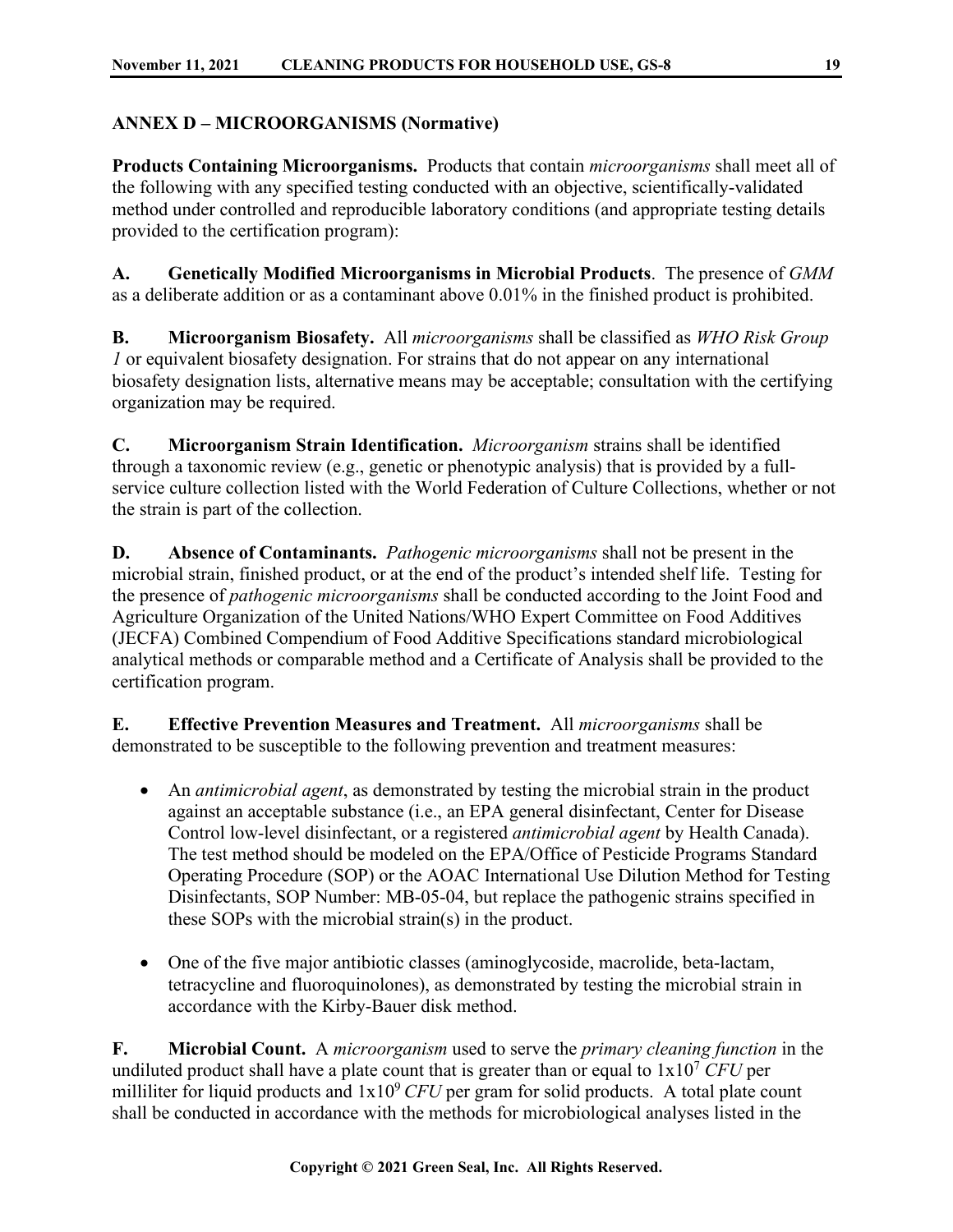JECFA Combined Compendium of Food Additive Specifications or comparable method. An exception shall be made for *microorganisms* used to serve a *secondary function* in the undiluted product.

**G. Product Label and User Information.** The product label shall disclose that the product contains *microorganisms.*An alternative phrase for *microorganisms* may be approved by the certification program, e.g., "bacterial cultures." The product label shall include a statement that the product will not function effectively when used in conjunction with disinfectants, such as chlorine bleach. For products that are sold in *spray packaging*, [7](#page-19-0) the product label shall include a statement that the product should not be sprayed into the air.

**H. Additional Requirements for Products in Spray Packaging**. Products that are sold in *spray packaging[8](#page-19-1)* shall not be formulated with any fungal or mold species. Yeast species are acceptable. Additionally, at least one of the following requirements shall be met:

- Microbial species in the product shall only be those that are listed on the European Food Safety Authority's (EFSA) Qualified Presumption of Safety (QPS) List.
- The product shall undergo inhalation exposure testing. The total airborne concentration of microorganisms shall not be above  $10,000 \text{ CFU/m}^3$ . Testing parameters shall be in alignment with the A.I.S.E. Spray Protocol  $(2020)$ .<sup>[9](#page-19-2)</sup>

<span id="page-19-0"></span><sup>7</sup> Or designed for use in *spray packaging*

<span id="page-19-1"></span><sup>8</sup> Or designed for use in *spray packaging*

<span id="page-19-2"></span><sup>9</sup> Spray Protocol," [https://www.aise.eu/our-activities/standards-and-industry-guidelines/safe-handling-of](https://www.aise.eu/our-activities/standards-and-industry-guidelines/safe-handling-of-enzymes.aspx)[enzymes.aspx](https://www.aise.eu/our-activities/standards-and-industry-guidelines/safe-handling-of-enzymes.aspx)